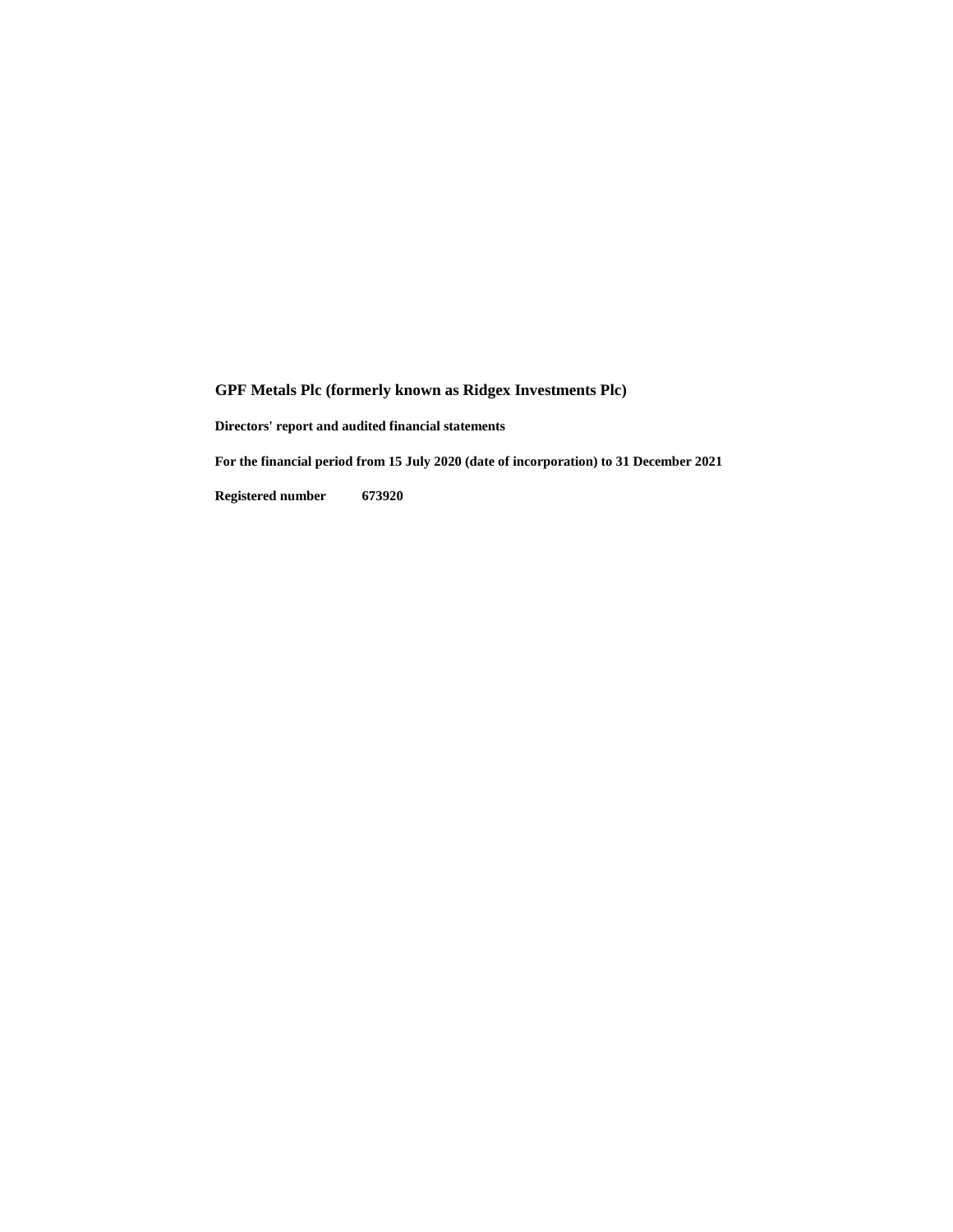| <b>Contents</b>                       |                |  |
|---------------------------------------|----------------|--|
|                                       | Page (s)       |  |
| Directors and other information       | $\mathbf{1}$   |  |
| Directors' report                     | $2 - 6$        |  |
| Directors' responsibilities statement | $\overline{7}$ |  |
| Independent auditor's report          | $8 - 13$       |  |
| Statement of comprehensive income     | 14             |  |
| Statement of financial position       | 15             |  |
| Statement of changes in equity        | 16             |  |
| Statement of cash flows               | 17             |  |
| Notes to the financial statements     | $18 - 28$      |  |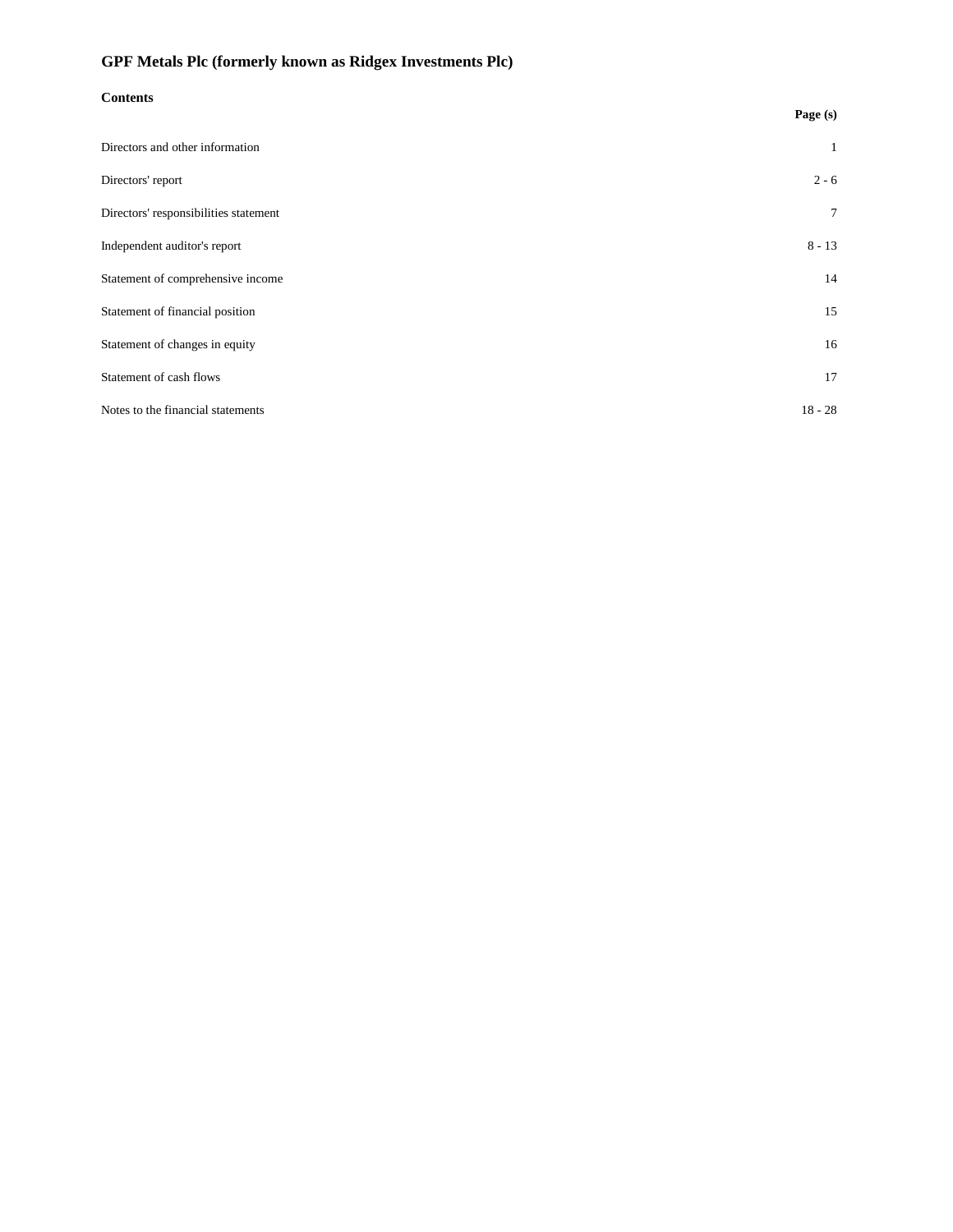**Principal Paying Agent** London Branch

One Canada Square London E14 5AL United Kingdom

D02 ED70 Ireland

| Directors and other information     |                                                                                                                                                                             |                                                                                                                                                                         |  |
|-------------------------------------|-----------------------------------------------------------------------------------------------------------------------------------------------------------------------------|-------------------------------------------------------------------------------------------------------------------------------------------------------------------------|--|
| <b>Directors</b>                    | Michael Carroll (Irish) (Appointed on 15 July 2020)<br>Rhys Owens (Irish) (Appointed on 15 July 2020)                                                                       |                                                                                                                                                                         |  |
| <b>Registered Office</b>            | 2nd Floor, Block 5<br><b>Irish Life Centre</b><br>Abbey Street Lower<br>Dublin 1<br>Ireland                                                                                 |                                                                                                                                                                         |  |
| <b>Company secretary</b>            | Apex IFS Limited<br>2nd Floor, Block 5<br>Irish Life Centre<br>Abbey Street Lower<br>Dublin 1<br>Ireland                                                                    |                                                                                                                                                                         |  |
| <b>Administrator</b>                | Apex Fund Services (Ireland) Limited<br>2nd Floor, Block 5<br><b>Irish Life Centre</b><br>Abbey Street Lower<br>Dublin 1<br>Ireland                                         |                                                                                                                                                                         |  |
| <b>Metals Counterparty</b>          | Up to $22$ April $2022$<br>Global Palladium Fund, L.P.<br>Intertrust Corporate Services (Cayman) Limited<br>190 Elgin Avenue, George Town<br>Grand Cayman<br>Cayman Islands |                                                                                                                                                                         |  |
| <b>Arranger</b>                     | As from 22 April 2022<br>NTree International Limited<br>85 Great Portland Street<br>First Floor, London<br>England<br>W1W 7LT, United Kingdom                               | Up to 22 April 2022<br>Global Palladium Fund, L.P.<br>Intertrust Corporate Services (Cayman) Limited<br>190 Elgin Avenue, George Town<br>Grand Cayman<br>Cayman Islands |  |
| <b>Trustee and Security Trustee</b> | Apex Corporate Trustees (UK) Limited<br>6th Floor, 125 Wood Street<br>London EC2V 7AN<br>United Kingdom                                                                     |                                                                                                                                                                         |  |
| <b>Account Bank &amp;</b>           | The Bank of New York Mellon                                                                                                                                                 |                                                                                                                                                                         |  |

# **Custodian** Atomyze AG (formerly Tokentrust Ltd.) Baarerstrasse 22 6300 Zug Switzerland **Primary Sub-Custodians** The Brink's Company ICBC Standard Bank plc Metaal Transport B.V. Bayberry Court 20 Gresham Street Heijplaatweg 16 Richmond London 3089 JC Virginia 23226-8100 EC2V 7JE Rotterdam United States United Kingdom The Netherlands **Solicitor** Matheson 70 Sir John Rogerson's Quay Dublin 2 Ireland **Independent Auditor** Grant Thornton Chartered Accountants and Statutory Audit Firm 13-18 City Quay Dublin 2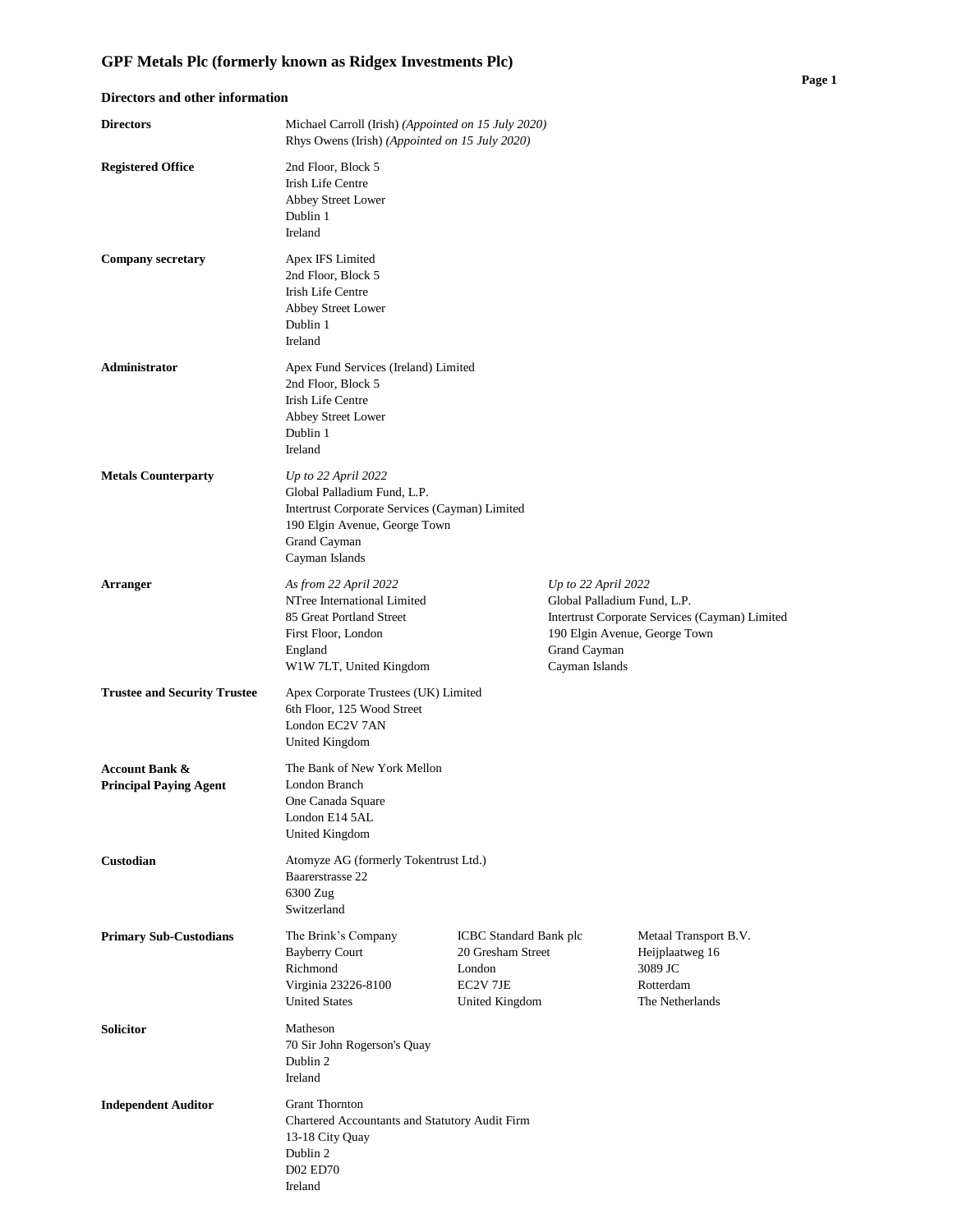## **Directors' report**

The directors (the "Directors") present their annual report and the audited financial statements of GPF Metals plc (the "Company") for the financial period from 15 July 2020 (date of incorporation) to 31 December 2021. The Company falls within the Irish regime for the taxation of qualifying companies as set out in Section 110 of the Taxes Consolidation Act 1997 (as amended).

### **Principal activities**

The Company is a public limited liability company, incorporated on 15 July 2020 under the name of Ridgex Investments Plc in Ireland under the Companies Act 2014 (the "Act"). The Company changed its name to GPF Metals Plc on 25 June 2021. The Company has been established for the purpose of issuing secured GPF Physical Metal ETC Securities (the "ETC securities"). The return on each Series of ETC securities is linked to the performance of one of gold, silver, platinum, palladium, copper, nickel or carbon neutral nickel.

The ETC securities will be issued under the GPF Physical Metal Securities Programme of the Company (the "Programme"). ETC securities are designed to track the price of individual metals (the "Physical Metals") and to provide investors with a return equivalent (before fees and expenses) to holding the Metal. The aggregate number of ETC securities that will be issued under the Programme will not at any time exceed 6,000,000,000, this being the Programme maximum number of ETC securities.

The Authorised Participants, in respect of each Series, are such entities which, from time to time, are party to an authorised participant agreement with the Company. The Authorised Participants are the only entities permitted to buy ETC securities directly from the Company or to request that the Company buy back ETC securities (other than in the case of ETC securities backed by Gold, in respect of which, subject to satisfaction of certain conditions, ETC Holders who are not Authorised Participants may submit Buy-Back Orders for settlement by Physical Metal delivery). Authorised Participants may also act as market makers by buying and selling ETC securities from and to investors on an over-the-counter basis or via a stock exchange. However, not all market makers need to be Authorised Participants.

The ETC securities will be backed by Metals - gold, silver, platinum and palladium which will be stored at the vault premises of a Primary Sub-Custodian or other Sub-Custodian and copper, nickel and carbon neutral nickel which are stored at the LME Approved Warehouse premises of a Primary Sub-Custodian or other Sub-Custodian. ETC security holders (the "ETC holders") will have the option to redeem their ETC securities against the delivery of a Metal equivalent to the Metal entitlement of the ETC securities (the "Metal Entitlement") being redeemed (less applicable fees). Any balance arising as a result of an early redemption will be settled by an amount in USD equal to the value of the remaining balance of the physical redemption settlement amount due to the ETC Holder.

As at 31 December 2021, all the Series in issue were listed on the London Stock Exchange, Borsa Italiana, SIX and Xetra except for GPF Physical Carbon Neutral Nickel ETC securities which were listed only on the Vienna Stock Exchange.

## **Key performance indicators**

During the financial period:

- the Company made a profit before tax of USD 2,682;
- the Company issued the following Series:
	- 904,000 Series 1 up to 1,400,000,000 USD GPF Physical Gold ETC securities;
	- 204,445 Series 1 up to 125,000,000 USD GPF Physical Silver ETC securities;
	- 486,400 Series 1 up to 125,000,000 USD GPF Physical Platinum ETC securities;
	- 239,600 Series 1 up to 50,000,000 USD GPF Physical Palladium ETC securities;
	- 429,692 Series 1 up to 100,000,000 USD GPF Physical Nickel ETC securities;
	- 4,901,793 Series 1 up to 200,000,000 USD GPF Physical Copper ETC securities; and
	- 1,001 Series 1 up to 50,000,000 USD GPF Physical Carbon Neutral Nickel ETC Securities.
	- the Company's net fair value loss on Physical metals amounted to USD 1,391,668; and
- the Company's net fair value gain on financial liabilities designated at fair value through profit or loss amounted to USD 1,602,820.

#### As at 31 December 2021:

•

- the Company had the following Series in issue:
	- 904,000 Series 1 up to 1,400,000,000 USD GPF Physical Gold ETC securities;
	- 204,445 Series 1 up to 125,000,000 USD GPF Physical Silver ETC securities;
	- 486,400 Series 1 up to 125,000,000 USD GPF Physical Platinum ETC securities;
	- 239,600 Series 1 up to 50,000,000 USD GPF Physical Palladium ETC securities;
	- 429,692 Series 1 up to 100,000,000 USD GPF Physical Nickel ETC securities;
	- 4,901,793 Series 1 up to 200,000,000 USD GPF Physical Copper ETC securities; and
	- 1,001 Series 1 up to 50,000,000 USD GPF Physical Carbon Neutral Nickel ETC Securities.
- the total financial liabilities designated at fair value through profit or loss amounted to USD 108,315,095; and
- the net assets of the Company were USD 31,141; and
- the Physical Metals are included in note 9 to the financial statements.

#### **Significant events during the financial period**

The significant events that occurred during the financial period are those disclosed in this report.

With exception to the issuance of series as disclosed above and other events disclosed herein this report, there were no other significant events that occurred during the financial period under review.

#### **Future developments**

The Board of Directors (the "Board") expect the present level of activity to be sustained for the foreseeable future.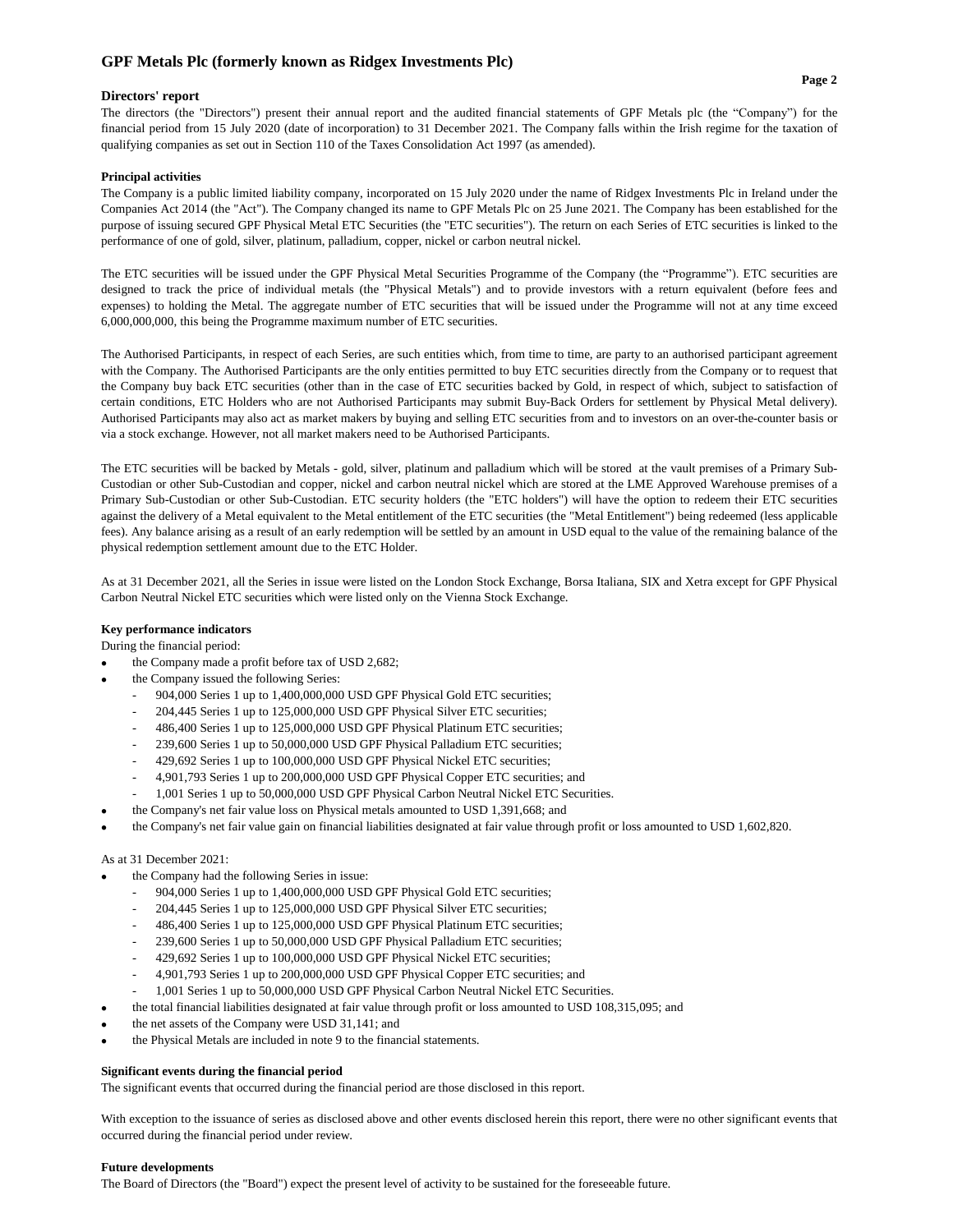#### **Directors' report (continued)**

#### **Going concern**

The financial statements of the Company have been prepared on a going concern basis. The Company is able to meet all of its liabilities from its assets. The performance, marketability and risks of the Series are reviewed on a regular basis throughout the financial year. Therefore the Board believes that the Company will continue in operational existence for the foreseeable future and is financially sound. The Board is satisfied that, at the time of approving the financial statements, it is appropriate to adopt the going concern basis in preparing the financial statements of the Company.

## **Results and dividends for the financial period**

The results for the financial period are set out on page 13. No dividends are recommended by the Directors for the financial period under review.

#### **Changes in Directors, secretary and registered office**

The Company was incorporated on 15 July 2020, with the following appointments:

- Michael Carroll was appointed as Director;
- Rhys Owens was appointed as Director;
- Apex IFS Limited was appointed as Company Secretary; and
- The registered office of the Company is at 2nd Floor, Block 5, Irish Life Centre, Abbey Street Lower, Dublin 1, Ireland.

There has been no other changes in Directors, secretary or registered office during and/or since the financial period.

#### **Directors, secretary and their interests**

None of the Directors or secretary who held office on 15 July 2020 and 31 December 2021 held any shares or debentures/ securities issued in the Company at that date, or during the financial period. Except for the Administration agreement entered into by the Company with Apex Fund Services (Ireland) Limited, there were no contracts of any significance in relation to the business of the Company in which the Directors had any interest, as defined in Section 309 of the Companies Act 2014, at any time during the financial period. During the financial period, no fees were paid to the Directors for the services provided. Further information is set out in note 17 to the financial statements.

#### **Shares and shareholders**

The authorised share capital of the Company is EUR 25,000 which has been fully issued. The shares are held by Apex TSI Limited (the ''Share Trustee'') under the terms of a declaration of trust (the "Declaration of Trust") under which the Share Trustee hold the benefit of the shares on trust for charitable purposes. The Share Trustee has no beneficial interest in and derives no benefit from its holding of the shares. There are no other rights that pertain to the shares and the shareholders.

#### **Principal risk and uncertainties**

#### *Russia and Ukraine conflict*

In February 2022, significant sanctions were put in place by a number of governments (including the US and UK) and the European Union (EU) directly targeting the Russian Federation and Belarus, companies and financial institutions in and connected to both countries as well as a number of named individuals. The impact of these sanctions includes but is not limited to restricting their ability to make payments, enter into commercial agreements and import or export goods and services. The nature of the sanctions, as well as the list of directly sanctioned entities and persons is changing on an ongoing basis. In addition, many international companies have indicated their intention to withdraw from providing services in Russia and Belarus.

The financial impact on the Company's profile resulting from the Russo-Ukrainian war is disclosed in note 20 and throughout the financial statements.

#### *Coronavirus disease (COVID-19)*

The COVID-19 pandemic continues to persist and the ultimate duration of the pandemic and its short-term and long-term impact on the global economy is unknown. During 2021, national governments and supranational organisations continued with measures to protect their populations. Since the start of 2022 they are now initiating steps towards a return to more normal functioning of society. The initial market turmoil and increased market volatility created by COVID-19 has settled. Mutations in the virus, the pace of vaccine distribution and negative global economic consequences arising from the pandemic, amongst other factors, could still have a future adverse impact on the global financial markets. The Board continue to monitor the potential impact of COVID-19 on our financial results, however there has not been a deterioration of cashflows or performance of the Company's activities to date. The Board will continue to monitor the market for impact and viability on current and future developments.

#### *United Kingdom exit from the European Union (Brexit)*

Following the withdrawal and cessation of the United Kingdom (the "UK") of being a member of the European Union (the "EU"), the UK and the EU signed an EU-UK Trade and Cooperation Agreement ("UK/EU Trade Agreement"), which applies from 1 January 2021 and sets out the foundation of the economic and legal framework for trade between the UK and the EU. As the UK/EU Trade Agreement is a new legal framework, the implementation of the Agreement may result in uncertainty in its application and periods of volatility in both the UK and wider European markets throughout 2021 and beyond. The UK's exit from the EU is expected to result in additional trade costs and disruptions in this trading relationship. While the UK/EU Trade Agreement provides for the free trade of goods, it provides only general commitments on market access in services together with a "most favoured nation" provision which is subject to many exceptions. Furthermore, there is the possibility that either party may impose tariffs on trade in the future in the event that regulatory standards between the EU and the UK diverge.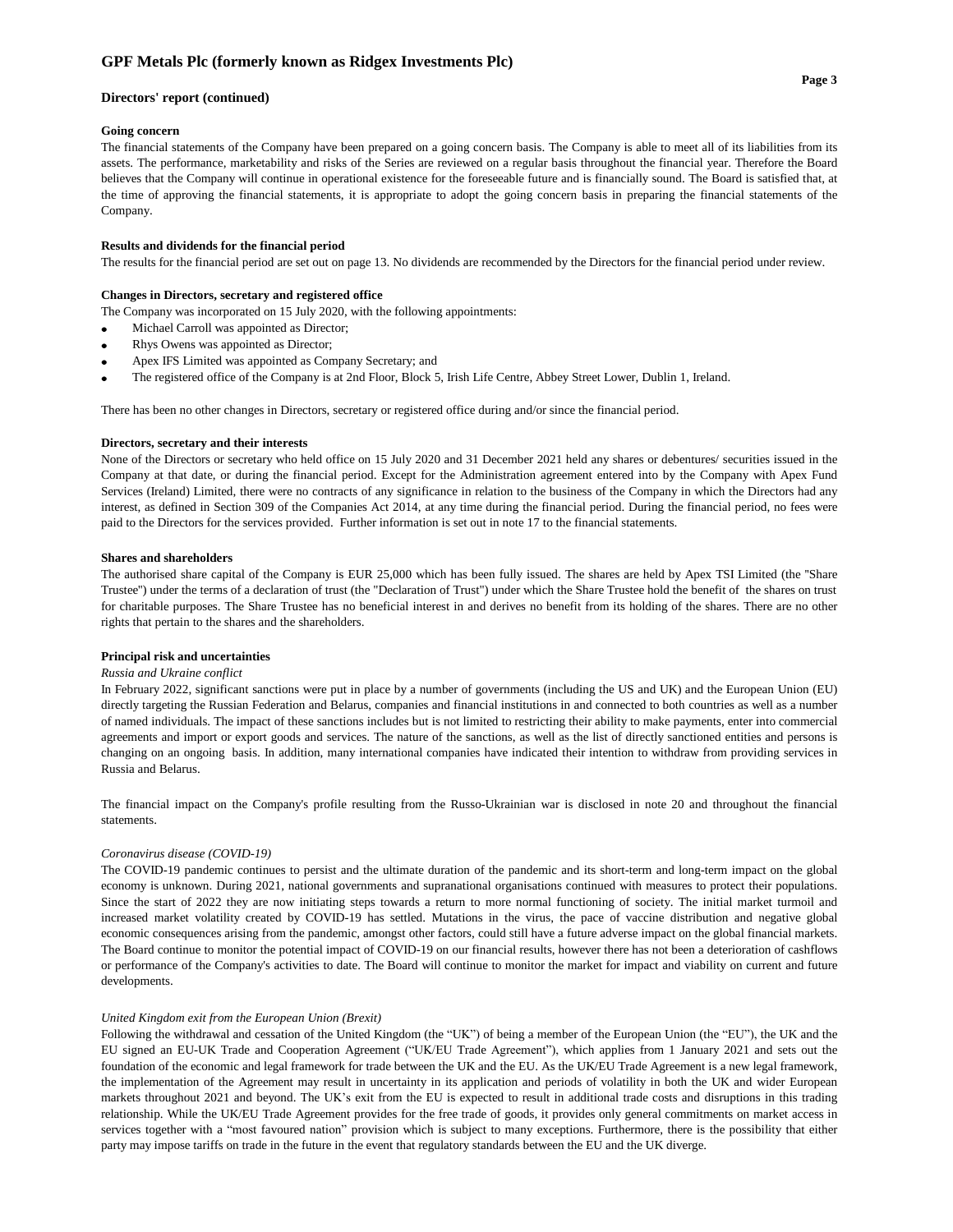## **Directors' report (continued)**

### **Principal risk and uncertainties (continued)**

## *United Kingdom exit from the European Union (Brexit) (continued)*

Brexit is likely to lead to a long-term structural change in the UK economy, impacting areas such as trade, investment and immigration, as such there is a high degree of uncertainty surrounding such estimates and the economic outlook in general, not least due to the ongoing pandemic. Brexit has contributed to increase in cost over the year and is further experience after year end. There has been also an element of fear of customs delay and red tapping from the new rules with will further aggravate the situation in UK following the Covid-19 pandemic. As such, the Directors will continue to monitor the impact of Brexit on the Company's activities.

Volatility resulting from this uncertainty may mean that the returns of the Company's investments are adversely affected by market movements.

The Company is subject to other financial risks. These are outlined in note 18 to the financial statements.

#### **Political donations**

The Electoral Act, 1997 (as amended by the Electoral Amendment Political Funding Act, 2012) requires companies to disclose all political donations over EUR 200 in aggregate made during a financial year. The Directors, on enquiry, have satisfied themselves that no such donations in excess of this amount have been made by the Company during the financial period to 31 December 2021.

#### **Accounting records**

The Directors are responsible for keeping adequate accounting records that are sufficient to:

- correctly record and explain the transactions of the Company;
- enable, at any time, the assets, liabilities, financial position and profit or loss of the Company to be determined with reasonable accuracy;
- enable the Directors to ensure that the financial statements comply with the Companies Act and enable those financial statements to be audited.

In this regard Apex Fund Services (Ireland) Limited, being the Administrator of the Company, and Apex IFS Limited, being the Company secretary, have been appointed for the purpose of maintaining adequate accounting records. Accordingly the accounting records are kept at 2nd Floor, Block 5, Irish Life Centre, Abbey Street Lower, Dublin 1, Ireland.

#### **Subsequent events**

Post financial year end, there was a change in the Arranger of the Company from Global Palladium Fund L.P. ("GPF") to NTree International Limited ("NTree") on the basis of the following:

- GPF, being the Arranger and Metals Counterparty of the Company, is ultimately owned by the Russian mining company Norilsk Nickel. Consequently, the London Stock Exchange believed that any new issuance of the ETC Securities would likely be captured under Regulation 16 of the Russia (Sanctions) (EU Exit) Regulations 2019 (as amended). Accordingly, the Company would not be able to list new tranches of the ETC Securities.
- Consequently, the Board, with the Trustee's consent, agreed to replace GPF by NTree as the Company's Arranger due to GPF's connections with Russia. NTree is incorporated in England and Wales under registration number 10701258, having its registered office at 85 Great Portland Street, First Floor, London, England, W1W 7LT, United Kingdom and is now appointed as the Company's Arranger effective from 22 April 2022 and will assume all of the rights and obligations to act as Arranger under the Programme as soon as practicable. NTree is not owned or controlled by any party connected with Russia. Following a review of the regulatory capacity of NTree to carry on the role of Arranger for the Programme, and the financial resources available to NTree, the Board is satisfied that it is an appropriate entity to replace GPF in this role.
- The replacement of the Arranger is documented by a Deed of Novation between the Company, GPF and NTree pursuant to which the Fees and Expenses Agreement in relation to the Programme will be novated and amended (the "Novation").
- The Novation will potentially provide the Company with the opportunity to conduct business with parties with whom it has not previously been in a position to work while GPF acted as Arranger, including alternative large commodity trading and mining companies. This could potentially result in additional opportunities for the Programme, resulting in a reduction of concentration risk and increased liquidity for holders of ETC Securities.
- Furthermore, on the 13th of April 2022 the Company received a resignation letter from GPF in its capacity as Metals Counterparty under the Programme pursuant to which the Metals Counterparty informed the Company that it would resign from the role of metals counterparty under the Programme with effect from 6pm Swiss time on 22 April 2022 to assist further in facilitating the long-term stability of the Programme by ceasing its involvement. Furthermore, GPF has agreed to waive any claims over fees, costs and expenses that they may have against the Company under each metals counterparty agreement on and from the date of its resignation.
- Apex Fund Services (Ireland) Limited, acting in its capacity as Administrator, has determined that the resignation of GPF from its role as metals counterparty under the GPF Physical Metal ETC Securities Programme with effect from 6pm Swiss time on 22 April 2022 constitutes a disruption event for the purposes of Condition 8(a)(ii) (Service Provider Disruption) of the ETC Securities (the "Disruption Event"). Consequently, the Company has given notice that any requests for the subscription and/or buy-back of the ETC Securities will be suspended from the time of the Disruption Event until a new metals counterparty is appointed.
- The Board have determined that the Disruption Event and the assumption by NTree of all the rights and obligations to act as arranger under the programme effective as of 22 April 2022 constitute significant new factors which are capable of affecting the assessment of the ETC Securities, and accordingly the Company is obliged to prepare a supplement to the base prospectus of the programme. The Board believes that allowing primary market trading to continue before the publication of the supplement to the base prospectus is inappropriate and it follows that secondary market trading should be suspended, as it is impossible to accurately quote the market price while primary trading is suspended.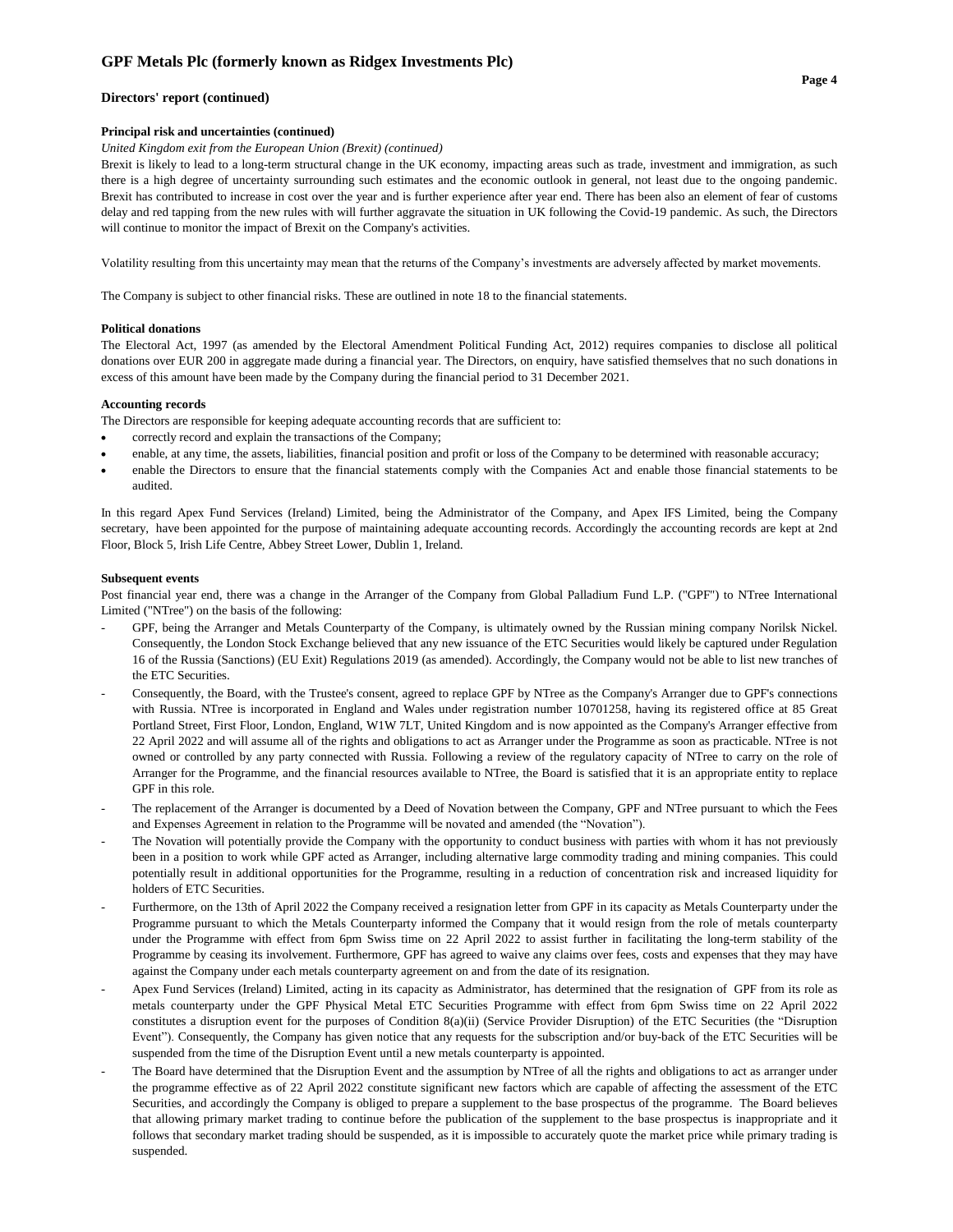#### **Directors' report (continued)**

#### **Subsequent events (continued)**

- As of the date of these financial statements the Directors are actively engaged with its advisors with respect to the appointment of a new metal counterparty, and the filing of the supplement to the base prospectus and expect a resolution to the Disruption Event to be concluded in the coming weeks.

All other subsequent events are disclosed in note 20 to the financial statements.

#### **Research and development costs**

The Company did not incur any research and development costs during the financial period.

#### **Audit committee**

In accordance with Section 1551(11)(c) of the Companies Act 2014, if the sole business of the Public Interest Entity (PIE) Irish SPV relates to the issuing of asset backed securities, the PIE SPV is exempt from the requirement to establish an audit committee.

Given the contractual obligations of the Corporate Administrator and the limited recourse nature of the securities the Company may participate in, the Board has concluded that there is currently no need for the Company to have a separate audit committee in order for the Board to perform effective monitoring and oversight of the internal control and risk management systems of the Company in relation to the financial reporting process. Accordingly, the Company has availed itself of the exemption under Section 1551 of the Companies Act 2014.

#### **Corporate governance statement**

#### *Introduction*

During the financial year ended 31 December 2021, the Company has been in compliance with the Companies Act 2014 and the listing rules of the London Stock Exchange, Borsa Italiana, SIX, Xetra and Vienna Stock Exchange. The Company does not apply additional requirements in addition to those required by the above. Each of the service providers engaged by the Company is subject to their own corporate governance requirements.

#### *Financial Reporting Process*

The Board is responsible for establishing and maintaining adequate internal control and risk management systems of the Company in relation to the financial reporting process. Such systems are designed to manage rather than eliminate the risk of failure to achieve the Company's financial reporting objectives and can only provide reasonable and not absolute assurance against material misstatement or loss.

The Board has established processes regarding internal control and risk management systems to ensure its effective oversight of the financial reporting process. These include appointing the Administrator to maintain the accounting records of the Company. The Administrator is contractually obliged to maintain proper books and records as required by the Corporate Services agreement. The Administrator is also contractually obliged to prepare, for review and approval by the Board, the annual report including financial statements intended to give a true and fair view.

The Board evaluates and discusses significant accounting and reporting issues as the need arises. From time to time the Board of Directors may examine and evaluate the Administrator financial accounting and reporting routines and monitors and evaluates the external auditors' performance, qualifications and independence. The Administrator has operating responsibility for internal control in relation to the financial reporting process and reports to the Board.

#### *Risk Assessment*

The Board is responsible for assessing the risk of irregularities whether caused by fraud or error in financial reporting and ensuring the processes are in place for the timely identification of internal and external matters with a potential effect on financial reporting. The Board has also put in place processes to identify changes in accounting rules and recommendations and to ensure that these changes are accurately reflected in the Company's financial statements. More specifically:

- The Administrator has a review procedure in place to ensure errors and omissions in the financial statements are identified and corrected;
- Regular training on accounting rules and recommendations is provided to the accountants employed by the Administrator;
- Accounting bulletins, issued by the Administrator, are distributed to all accountants employed by the Administrator; and
- The Company's financial statements are prepared by the accountants employed by the Administrator, Apex Fund Services (Ireland) Limited.

#### *Control Activities*

The Administrator is contractually obliged to design and maintain control structures to manage the risks which the Board of Directors judges to be significant for internal control over financial reporting. These control structures include appropriate division of responsibilities and specific control activities aimed at detecting or preventing the risk of significant deficiencies in financial reporting for every significant account in the financial statements and the related notes in the Company's annual report.

#### *Monitoring*

The Board has an annual process to ensure that appropriate measures are taken to consider and address the shortcomings identified and measures recommended by the independent auditor.

Given the contractual obligations on the Administrator, the Board has concluded that there is currently no need for the Company to have a separate internal audit function in order for the Board to perform effective monitoring and oversight of the internal control and risk management systems of the Company in relation to the financial reporting process.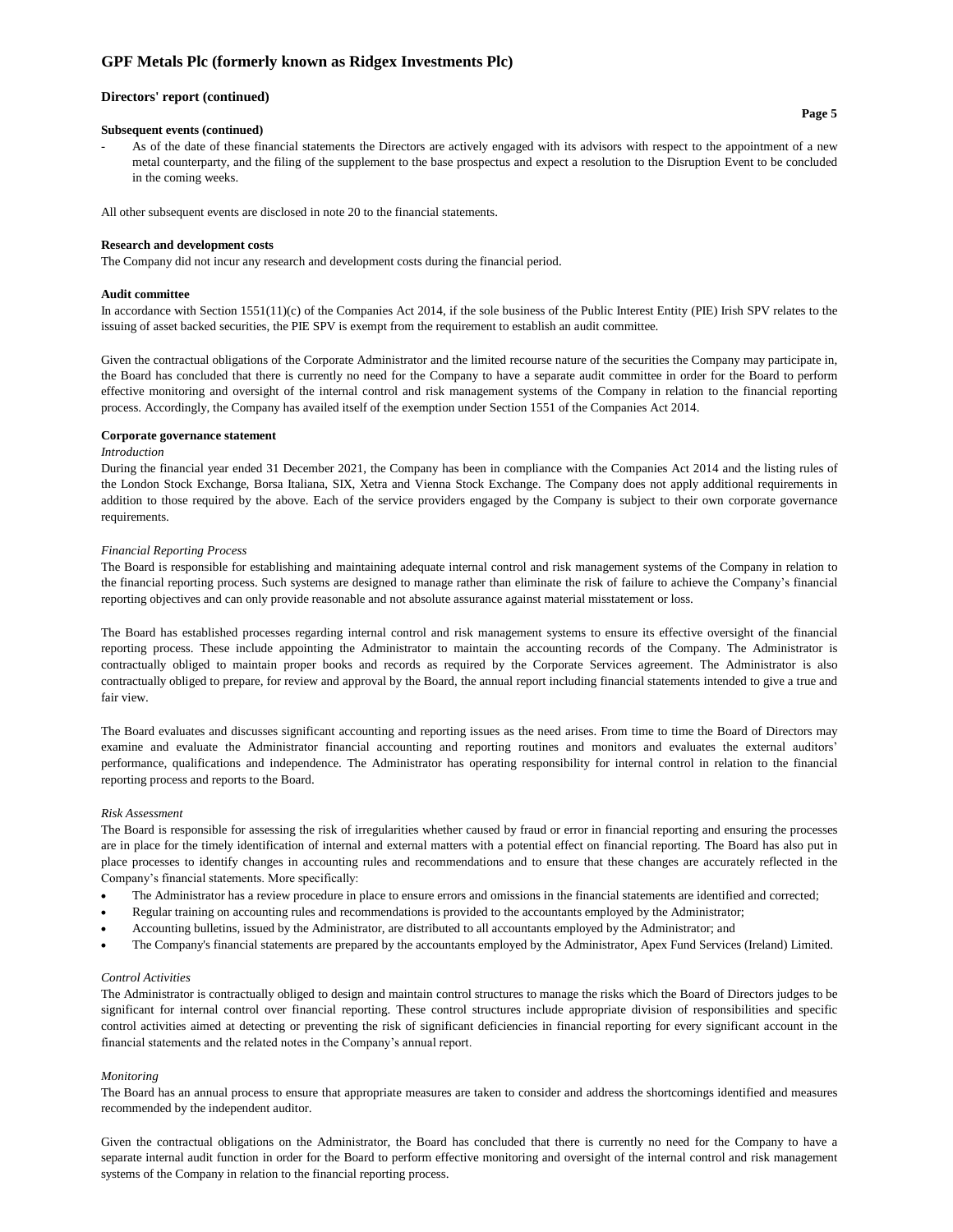## **Directors' report (continued)**

#### **Corporate governance statement (continued)**

### *Capital Structure*

The sole shareholder in the Company is Apex TSI Limited holding 25,000 shares. No person has any special rights of control over the Company's share capital.

With regard to the appointment and replacement of directors, the Company is governed by the Constitution, Irish Statute comprising the Companies Act 2014 and the listing rules of the London Stock Exchange, Borsa Italiana, SIX, Xetra and Vienna Stock Exchange. The Constitution may be amended by special resolution of the shareholders.

The Company does not have any agreements that take effect, alter or terminate upon a change of control of the Company following a bid. The Company also does not have any agreements between itself and the directors providing for compensation for loss of office or employment that occurs because of a bid.

### *Powers of directors*

The Board is responsible for managing the business affairs of the Company in accordance with the Constitution. The Board may delegate certain functions to the Administrator and other parties, subject to the supervision and direction by the Board. The Board have delegated the day to day administration of the Company to the Administrator.

#### **Statement on relevant audit information**

So far as the Directors are aware, each Director at the date of approval of this report and financial statements confirms that:

- there is no relevant audit information of which the Company's auditor are unaware; and
- as per section 330 of the Companies Act 2014, the Directors have taken all steps that they ought to have taken as a Director in order to make themselves aware of any relevant audit information and to establish that the Company's auditor are aware of this information.

#### **Independent auditor**

Grant Thornton, Chartered Accountants and Statutory Audit firm, were appointed as auditor on 19 November 2021 and have expressed their willingness to continue in office in accordance with Section 383(2) of the Companies Act 2014.

#### **Directors' compliance statement**

The Directors confirm that:

- **•** they acknowledge that they are responsible for securing the Company's compliance with its relevant obligations and have, to the best of their knowledge, complied with its relevant obligations as defined in section 225 of the Companies Act 2014;
- **•** there is an adequate structure is in place, that in the Directors' opinion, is designed to secure material compliance with the Company's relevant obligations; and
- **•** relevant arrangements and structures have been put in place that provide a reasonable assurance of compliance in all material respects by the Company with its relevant obligations, which arrangements and structures may, if the Directors so decide, include reliance on the advice of one or more than one person employed by the Company or retained by it under a contract for services, being a person who appears to the Directors to have the requisite knowledge and experience to advise the Company on compliance with its relevant obligations.

### **Responsibility statement in accordance with the Transparency Regulation**

Each Director whose names and functions appear on page 1 confirm to the best of their knowledge:

- **•** the financial statements, prepared in accordance with IFRS as issued by the IASB and as adopted by the EU, give a true and fair view of the assets, liabilities, financial position and profit or loss of the Company; and
- **•** the presented Directors' report provides a fair review of the development and performance of the business and the position of the Company, together with a description of the principal risks and uncertainties that it faces.

**On behalf of the Board**

MICCLLCCP

**Michael Carroll Rhys Owens Director Director**

**Date:**  03 May 2022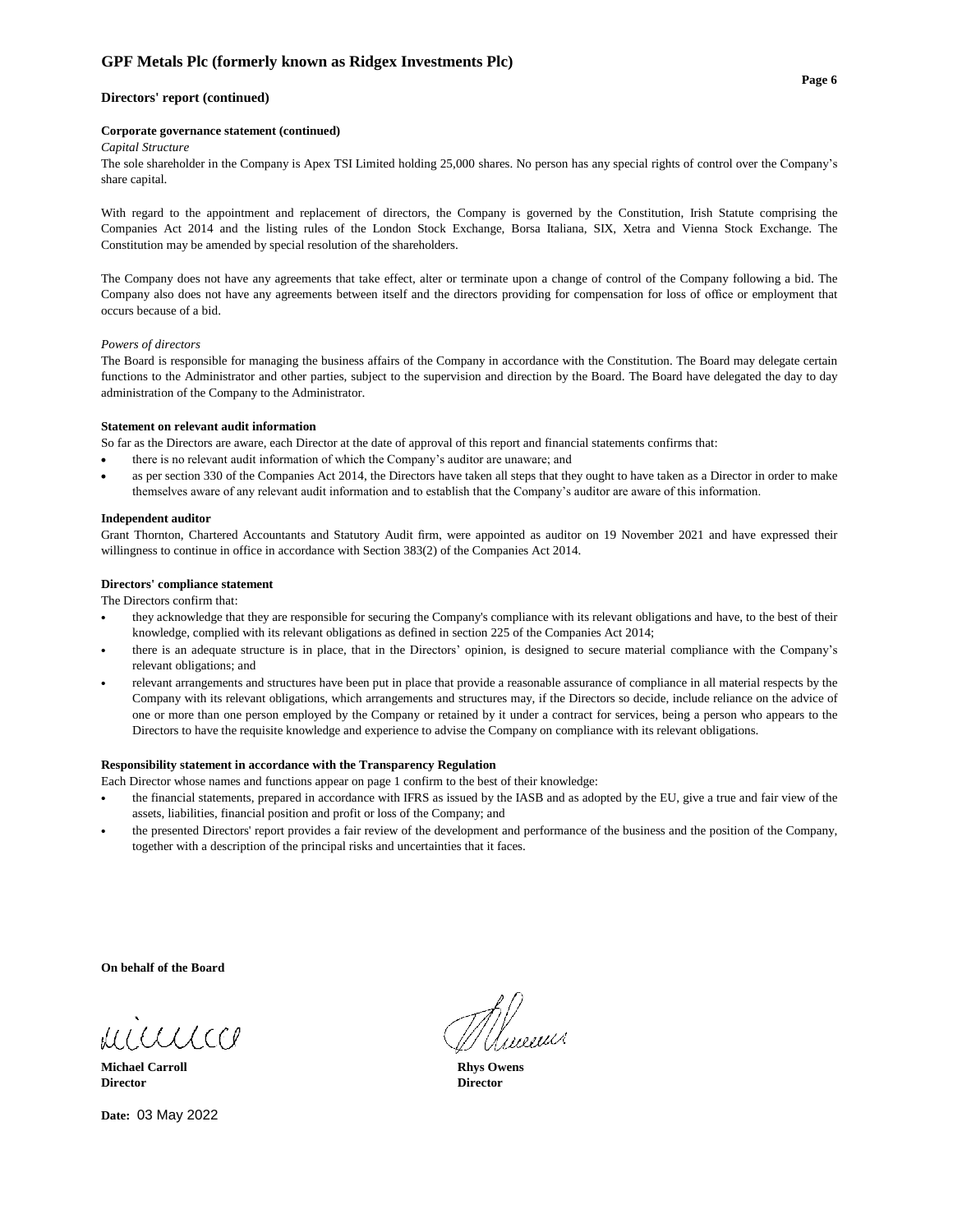#### **Directors' responsibilities statement**

The Directors are responsible for preparing the Directors' report and the financial statements, in accordance with the applicable laws and regulations.

Irish Company law requires the Directors to prepare financial statements giving a true and fair view of the state of affairs of the Company and the profit or loss of the Company for each financial year. Under that law, the Directors have elected to prepare the financial statements in accordance with International Financial Reporting Standards ("IFRS") as adopted by the European Union ("EU").

Under company law, the Directors must not approve the financial statements unless they are satisfied that they give a true and fair view of the assets, liabilities and financial position, of the Company as at the financial year and of the profit or loss of the company for the financial year, and otherwise comply with the Companies Act 2014.

In preparing these financial statements, the Directors are required to:

- select suitable accounting policies and then apply them consistently;
- make judgements and estimates that are reasonable and prudent;
- state whether applicable Accounting Standards have been followed, subject to any material departures disclosed and explained in the financial statements;
- assess the Company's ability to continue as a going concern, disclosing, as applicable, matters related to going concern; and
- use the going concern basis of accounting unless they intend to liquidate the Company or cease operations, or have no realistic alternative but to do so.

The Directors are responsible for ensuring that the Company keeps or causes to be kept adequate accounting records which correctly explain and record the transactions of the Company, enable at any time the assets, liabilities, financial position and profit or loss of the Company to be determined with reasonable accuracy, enable them to ensure that the financial statements and Directors' Report comply with the Companies Act 2014 and enable the financial statements to be audited. They are also responsible for safeguarding the assets of the Company and hence for taking reasonable steps for the prevention and detection of fraud and other irregularities.

The Directors are also responsible for preparing a Directors' Report that complies with the requirements of the Companies Act 2014.

**On behalf of the Board**

RALLA LECP

**Michael Carroll Rhys Owens Director Director**

**Date:**  03 May 2022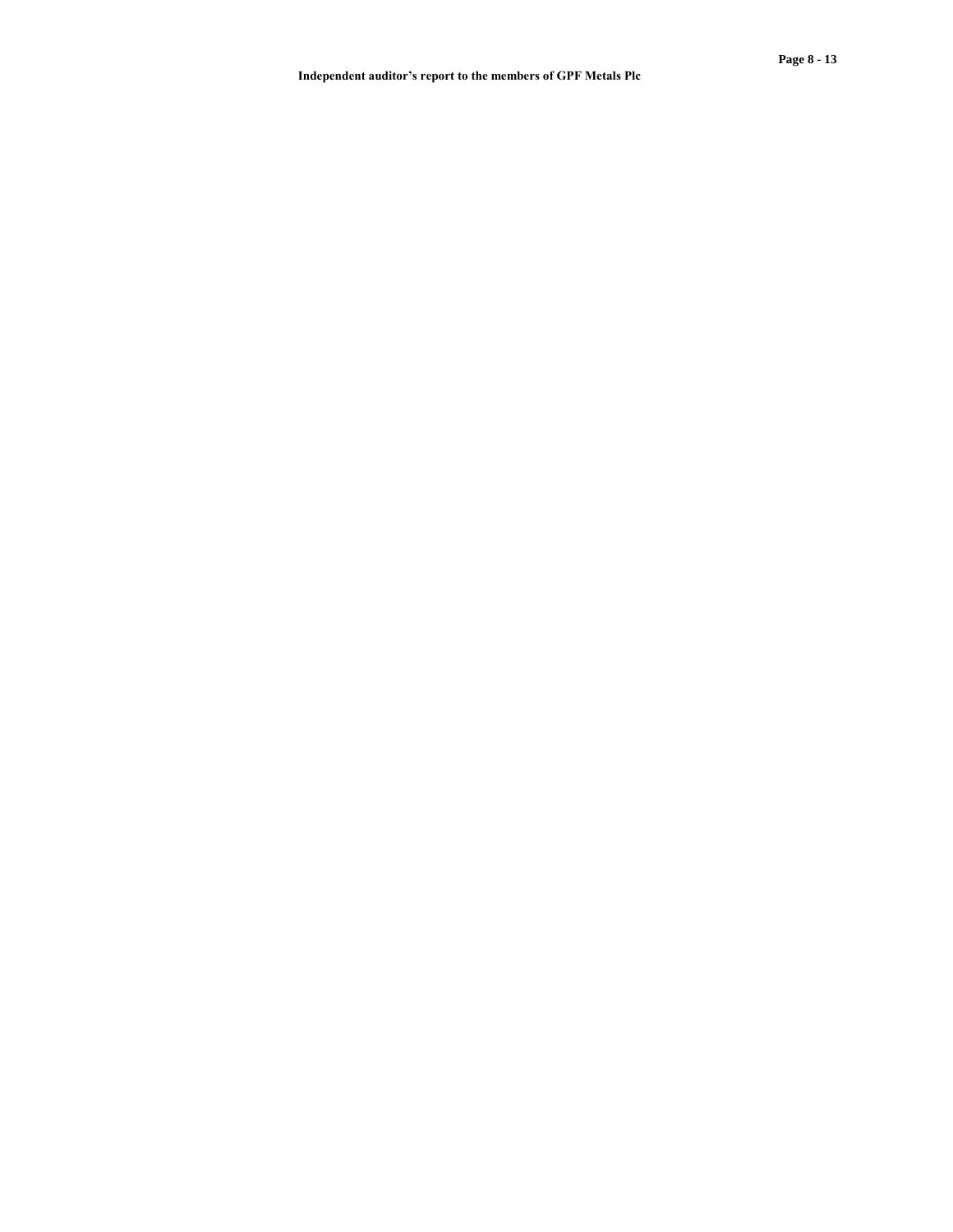

# Report on the audit of the financial statements

# Opinion

We have audited the financial statements of GPF Metals Plc (the "Company"), which comprise the Statement of Financial Position, Statement of Comprehensive Income, Statement of Changes in Equity and the Statement of Cash Flows for the financial period from 15 July 2020 (date of incorporation) to 31 December 2021, and the related notes to the financial statements, including the summary of significant accounting policies.

The financial reporting framework that has been applied in the preparation of the financial statements is Irish law and International Financial Reporting Standards (IFRS) as adopted by the European Union.

In our opinion, the Company's financial statements:

- give a true and fair view in accordance with IFRS as adopted by the European Union of the assets, liabilities and financial position of the Company as at 31 December 2021 and of its financial performance and cash flows for the financial period then ended; and
- have been properly prepared in accordance with the requirements of the Companies Act 2014.

## Basis for opinion

We conducted our audit in accordance with International Standards on Auditing (Ireland) ('ISAs (Ireland)) and applicable law. Our responsibilities under those standards are further described in the 'Responsibilities of the auditor for the audit of the financial statements' section of our report. We are independent of the company in accordance with the ethical requirements that are relevant to our audit of the financial statements in Ireland, including the Ethical Standards for Auditors (Ireland) issued by the Irish Auditing and Accounting Supervisory Authority (IAASA), and the ethical pronouncements established by Chartered Accountants Ireland, applied as determined to be appropriate in the circumstances for the entity. We have fulfilled our other ethical responsibilities in accordance with these requirements. We believe that the audit evidence we have obtained is sufficient and appropriate to provide a basis for our opinion.

## Conclusions relating to going concern

In auditing the financial statements, we have concluded that the directors' use of the going concern basis of accounting in the preparation of the financial statements is appropriate. Our evaluation of the directors assessment of the entity's ability to continue as a going concern included consideration of the cash available, the liquidity of the assets, expected expenses, the limited recourse nature of the company's financial liabilities and the operation of the priorities of payment, and determining whether these assumptions were reasonable based on our knowledge of the Company. We also challenged management's going concern assessment along with making inquiries of management and reviewing the board minutes for any evidence of events or conditions existing in respect of going concern. We then made an overall assessment of the adequacy of the disclosures with respect to the going concern assertion.

Based on the work we have performed, we have not identified any material uncertainties relating to events or conditions that, individually or collectively, may cast significant doubt on the Company's ability to continue as a going concern for a period of at least twelve months from the date when the financial statements are authorised for issue.

Our responsibilities and the responsibilities of the directors with respect to going concern are described in the relevant sections of this report.

## Key audit matters

Key audit matters are those matters that, in our professional judgement, were of most significance in our audit of the financial statements of the current financial period and include the most significant assessed risks of material misstatement (whether or not due to fraud) we identified, including those which had the greatest effect on: the overall audit strategy, the allocation of resources in the audit, and the directing of efforts of the engagement team. These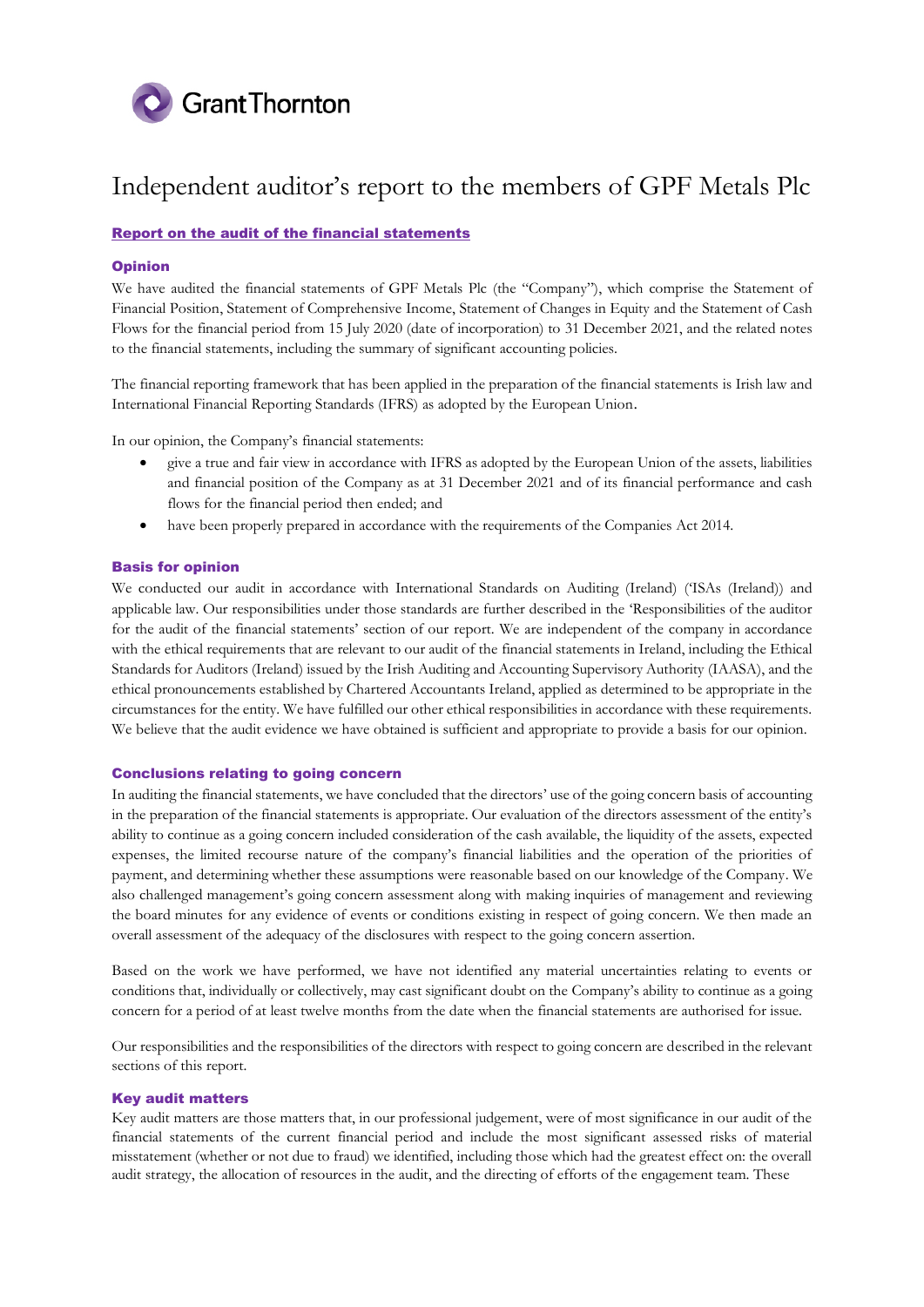

# Key audit matters (continued)

matters were addressed in the context of our audit of the financial statements as a whole, and in forming our opinion thereon, and therefore we do not provide a separate opinion on these matters.

## *Overall audit strategy*

We designed our audit by determining materiality and assessing the risks of material misstatement in the financial statements. In particular, we looked at where the Directors made subjective judgements, for example, in respect of significant accounting estimates that involved making assumptions and considering future events that are inherently uncertain. We also addressed the risk of management override of internal controls, including evaluating whether there was any evidence of potential bias that could result in a risk of material misstatement due to fraud.

Based on our considerations as set out below, our areas of focus include:

- existence and valuation of physical metals at fair value; and
- existence and valuation of financial liabilities designated at fair value through profit or loss.

## *How we tailored the audit scope*

The Company is a public limited company incorporated on 15 July 2020 under the name of Ridgex Investments plc in Ireland under the Companies Act 2014. The Company changed its name to GPF Metals plc on 25 June 2021. The Company has been established for the purpose of issuing secured GPF Physical Metal ETC Securities (the "ETC Securities"). The return on each series of ETC Securities is linked to the performance of one of gold, silver, platinum, palladium, copper or nickel. As at 31 December 2021 all the ETC Securities in issue were listed on the London Stock Exchange, Borsa Italiana, SIX and Xetra except for GPF Physical Carbon Neutral Nickel ETC Securities which were listed only on the Vienna Stock Exchange.

The Directors control the affairs of the Company and they are responsible for the overall investment policy, which is determined by them. The Directors have delegated certain responsibilities to Apex Fund Services (Ireland) Ltd (the "Administrator"). The financial statements, which remain the responsibility of the Directors, are prepared on their behalf by the administrator. The Company has appointed Atomyze AG (the "Custodian") to act as Custodian of the Company's assets.

We tailored the scope of our audit taking into account the types of physical metals within the Company, the involvement of third party service providers, the accounting processes and controls, and the industry in which the Company operates.

In establishing the overall approach to our audit we assessed the risk of material misstatement, taking into account the nature, likelihood and potential magnitude of any misstatement. As part of our risk assessment, we considered the Company's interaction with the Administrator, and we assessed the control environment in place at the administrator.

## *Materiality and audit approach*

The scope of our audit is influenced by our application of materiality. We set certain quantitative thresholds for materiality. These, together with qualitative considerations, such as our understanding of the Company and its environment, the complexity of the Company and the reliability of the control environment, helped us to determine the scope of our audit and the nature, timing and extent of our audit procedures and to evaluate the effect of misstatements, both individually and on the financial statements as a whole.

Based on our professional judgement, we determined materiality for the Company to be as follows: 1% of the Total Assets of the Company at 31 December 2021. We have applied this benchmark considering that the Company is specifically designed to invest in physical metals and these assets make up 99% of Total Assets. We therefore deem that the users of the financial statement would be particularly focused on Total Assets in determining the performance and viability of the Company.

We have set performance materiality for the Company at 60% of materiality, having considered business risks and fraud risks associated with the Company and its control environment. This is to reduce to an appropriately low level the probability that the aggregate of uncorrected and undetected misstatements in the financial statements exceeds materiality for the financial statements as a whole.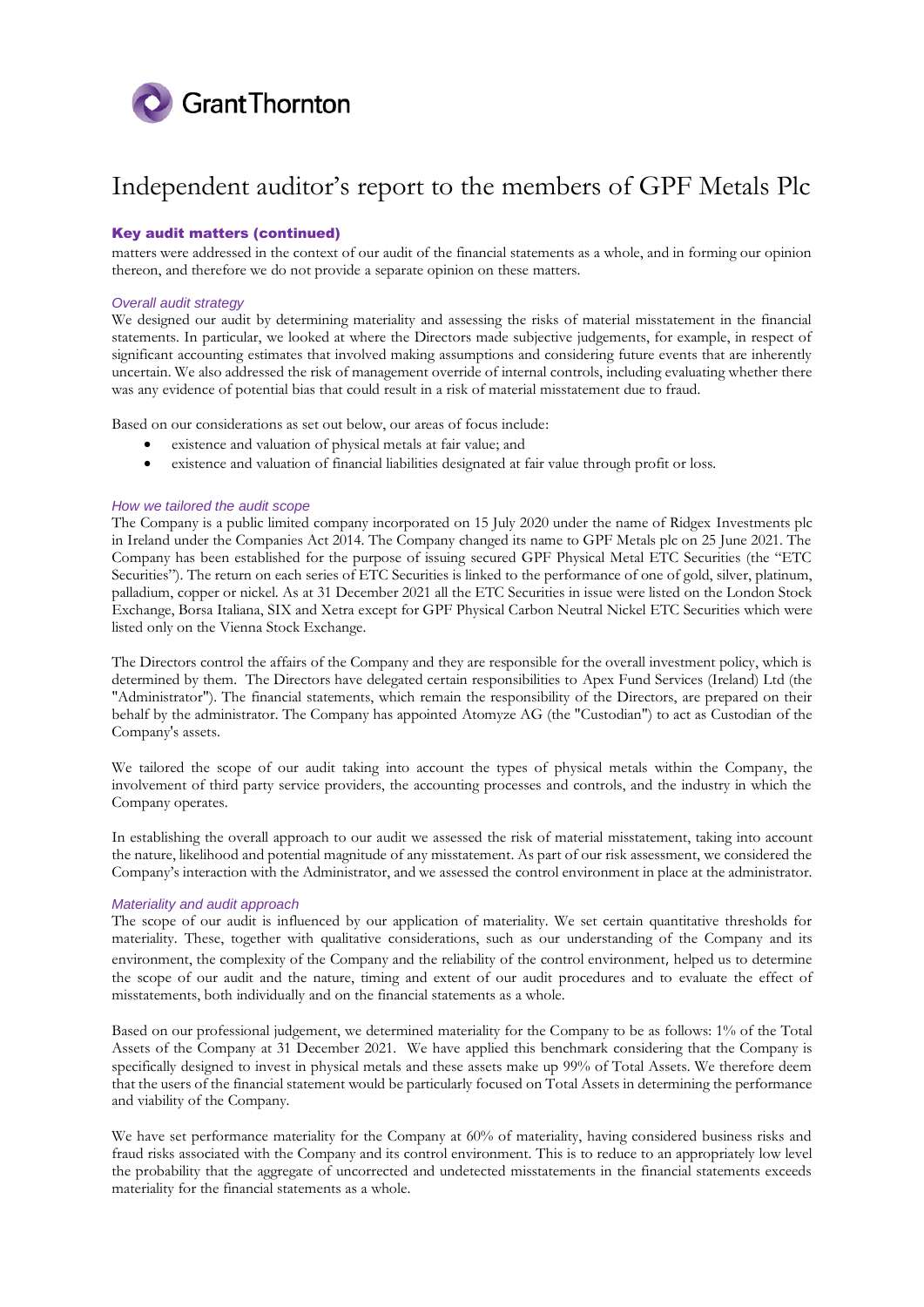

# Key audit matters (continued)

# *Materiality and audit approach (continued)*

We agreed with the directors that we would report to them misstatements identified during our audit above 5% of materiality, as well as misstatements below that amount that, in our view, warranted reporting for qualitative reasons.

# *Significant matters identified*

The risks of material misstatement that had the greatest effect on our audit, including the allocation of our resources and effort, are set out below as significant matters together with an explanation of how we tailored our audit to address these specific areas in order to provide an opinion on the financial statements as a whole. This is not a complete list of all risks identified by our audit.

| Significant matter                                                                                                                                                                                                                                                                                                              | Description of Significant Matter and Audit Response                                                                                                                                                                                                                                                                                                                                                                                                                                                                                                                                                                                                                                                                                                                                                                                                                                                                                                                                                                                                                                                                                                                                                                                                                                                                                                                                                                                                                                                                                                                                                                                                                                                                                                                                                                                                                                                                                                                                                                                                                                                                                                                                                                                                                                                                                                                                           |
|---------------------------------------------------------------------------------------------------------------------------------------------------------------------------------------------------------------------------------------------------------------------------------------------------------------------------------|------------------------------------------------------------------------------------------------------------------------------------------------------------------------------------------------------------------------------------------------------------------------------------------------------------------------------------------------------------------------------------------------------------------------------------------------------------------------------------------------------------------------------------------------------------------------------------------------------------------------------------------------------------------------------------------------------------------------------------------------------------------------------------------------------------------------------------------------------------------------------------------------------------------------------------------------------------------------------------------------------------------------------------------------------------------------------------------------------------------------------------------------------------------------------------------------------------------------------------------------------------------------------------------------------------------------------------------------------------------------------------------------------------------------------------------------------------------------------------------------------------------------------------------------------------------------------------------------------------------------------------------------------------------------------------------------------------------------------------------------------------------------------------------------------------------------------------------------------------------------------------------------------------------------------------------------------------------------------------------------------------------------------------------------------------------------------------------------------------------------------------------------------------------------------------------------------------------------------------------------------------------------------------------------------------------------------------------------------------------------------------------------|
| Existence and valuation of                                                                                                                                                                                                                                                                                                      | There is a risk that the physical metals and financial liabilities designated at fair value                                                                                                                                                                                                                                                                                                                                                                                                                                                                                                                                                                                                                                                                                                                                                                                                                                                                                                                                                                                                                                                                                                                                                                                                                                                                                                                                                                                                                                                                                                                                                                                                                                                                                                                                                                                                                                                                                                                                                                                                                                                                                                                                                                                                                                                                                                    |
| physical metals at fair value                                                                                                                                                                                                                                                                                                   | through profit or loss held by the Company do not exist or that the balance included in                                                                                                                                                                                                                                                                                                                                                                                                                                                                                                                                                                                                                                                                                                                                                                                                                                                                                                                                                                                                                                                                                                                                                                                                                                                                                                                                                                                                                                                                                                                                                                                                                                                                                                                                                                                                                                                                                                                                                                                                                                                                                                                                                                                                                                                                                                        |
| and financial liabilities                                                                                                                                                                                                                                                                                                       | the Statement of Financial Position of the Company as at 31 December 2021 is not                                                                                                                                                                                                                                                                                                                                                                                                                                                                                                                                                                                                                                                                                                                                                                                                                                                                                                                                                                                                                                                                                                                                                                                                                                                                                                                                                                                                                                                                                                                                                                                                                                                                                                                                                                                                                                                                                                                                                                                                                                                                                                                                                                                                                                                                                                               |
| designated at fair value                                                                                                                                                                                                                                                                                                        | valued in line with IFRS 9 Financial Instruments and other applicable accounting<br>standards.                                                                                                                                                                                                                                                                                                                                                                                                                                                                                                                                                                                                                                                                                                                                                                                                                                                                                                                                                                                                                                                                                                                                                                                                                                                                                                                                                                                                                                                                                                                                                                                                                                                                                                                                                                                                                                                                                                                                                                                                                                                                                                                                                                                                                                                                                                 |
|                                                                                                                                                                                                                                                                                                                                 |                                                                                                                                                                                                                                                                                                                                                                                                                                                                                                                                                                                                                                                                                                                                                                                                                                                                                                                                                                                                                                                                                                                                                                                                                                                                                                                                                                                                                                                                                                                                                                                                                                                                                                                                                                                                                                                                                                                                                                                                                                                                                                                                                                                                                                                                                                                                                                                                |
| through profit or loss.<br>Refer to the significant<br>accounting policies outlined in<br>note 3, the physical metals at<br>fair value outlined in note 9, the<br>financial liabilities designated at<br>fair value through profit or loss<br>outlined in note 12 and the fair<br>value hierarchy outlined in note<br>$19(d)$ . | Significant auditor's attention was deemed appropriate because of the materiality of the<br>physical metals and financial liabilities. In addition, we have considered valuation as a<br>key driver of the Company's performance. As a result, we considered these as key audit<br>matters.<br>Existence and Valuation of physical metals at fair value<br>The following audit work has been performed to address the risks:<br>We obtained an understanding of the process in place and evaluated the design<br>$\bullet$<br>and implementation of key controls relevant to the existence and valuation by<br>conducting a walkthrough of these processes and reviewing the Administrator's<br>controls report.<br>We obtained independent confirmations of the existence and quantity of the<br>$\bullet$<br>Physical Metals from the Company's Custodian and Sub-Custodians and agreed<br>the amounts held to the accounting records as at 31 December 2021.<br>We tested the valuation of the Physical Metals as at 31 December 2021 by<br>$\bullet$<br>agreeing to third party vendor sources.<br>No issues were identified during the course of our audit work on this matter.<br>Existence and Valuation of financial liabilities at fair value through profit or<br>loss<br>The following audit work has been performed to address the risks:<br>We obtained an understanding of the processes in place and evaluated the design<br>$\bullet$<br>and implementation of key controls relevant to the existence and valuation of the<br>Company's financial liabilities by conducting a walkthrough of these processes<br>and reviewing the Administrator's controls report.<br>The financial liabilities are ETC securities which are issued in the form of debt<br>$\bullet$<br>instruments that are backed by fully allocated physical holdings of the relevant<br>Physical Metal. We agreed the issuance of the ETC securities to the issue deed<br>for each Physical Metal to confirm the existence of the financial liabilities<br>designated at fair value through profit or loss.<br>The fair value of the ETC securities is determined by reference to the valuation<br>$\bullet$<br>of the underlying Physical Metals. We reviewed the valuation to ensure that the<br>movement in unrealised related to the Physical Metals was also processed<br>through the ETC Securities. |
|                                                                                                                                                                                                                                                                                                                                 | No issues were identified during the course of our audit work on this matter.                                                                                                                                                                                                                                                                                                                                                                                                                                                                                                                                                                                                                                                                                                                                                                                                                                                                                                                                                                                                                                                                                                                                                                                                                                                                                                                                                                                                                                                                                                                                                                                                                                                                                                                                                                                                                                                                                                                                                                                                                                                                                                                                                                                                                                                                                                                  |
|                                                                                                                                                                                                                                                                                                                                 |                                                                                                                                                                                                                                                                                                                                                                                                                                                                                                                                                                                                                                                                                                                                                                                                                                                                                                                                                                                                                                                                                                                                                                                                                                                                                                                                                                                                                                                                                                                                                                                                                                                                                                                                                                                                                                                                                                                                                                                                                                                                                                                                                                                                                                                                                                                                                                                                |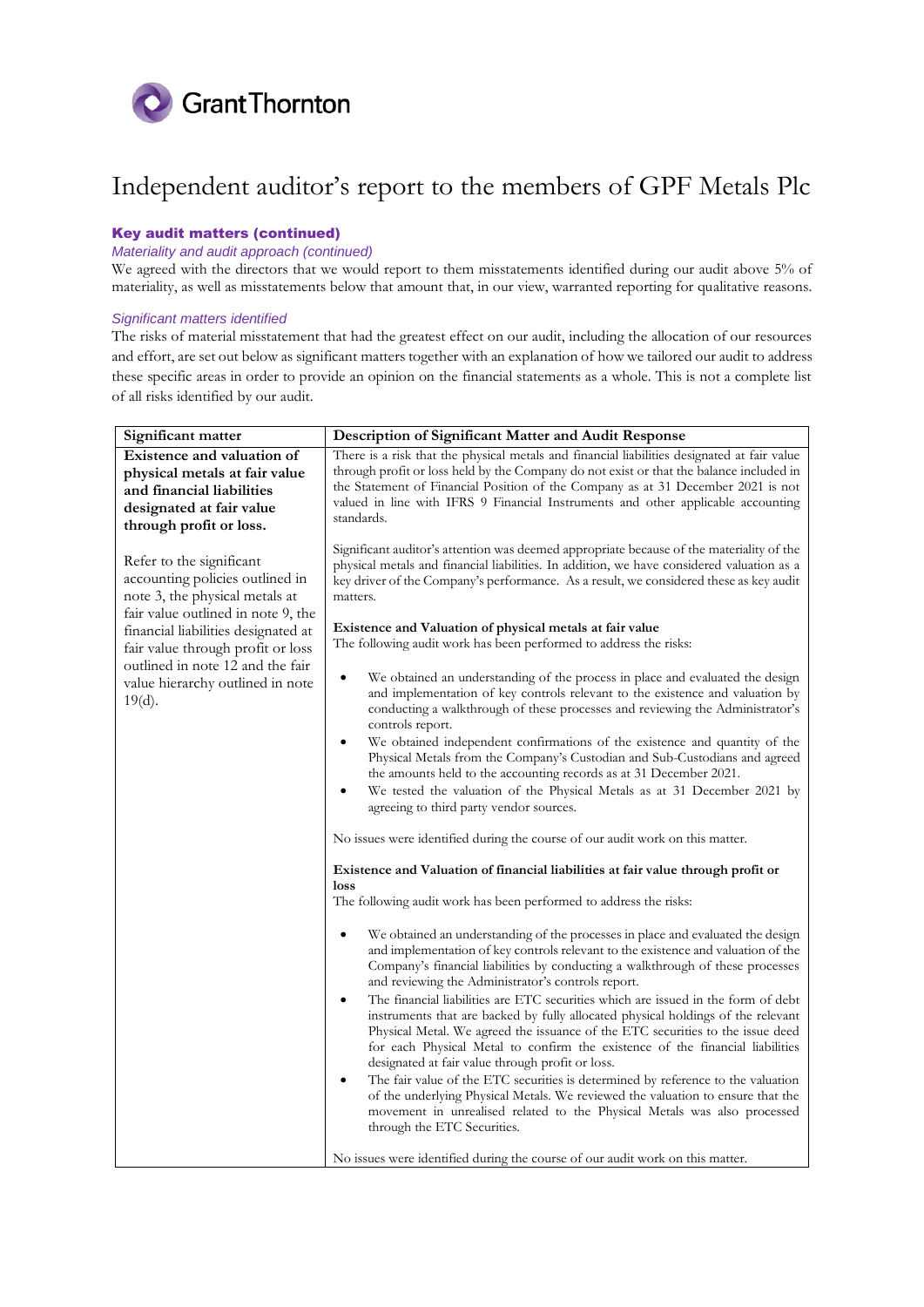

# Other information

Other information comprises information included in the annual report, other than the financial statements and the auditor's report thereon including the Directors' Report and the Directors' Responsibilities Statement. The directors are responsible for the other information. Our opinion on the financial statements does not cover the other information and, except to the extent otherwise explicitly stated in our report, we do not express any form of assurance conclusion thereon.

In connection with our audit of the financial statements, our responsibility is to read the other information and, in doing so, consider whether the other information is materially inconsistent with the financial statements or our knowledge obtained in the audit, or otherwise appears to be materially misstated. If we identify such material inconsistencies in the financial statements, we are required to determine whether there is a material misstatement in the financial statements or a material misstatement of the other information. If, based on the work we have performed, we conclude that there is a material misstatement of this other information, we are required to report that fact.

We have nothing to report in this regard.

# Matters on which we are required to report by the Companies Act 2014

- We have obtained all the information and explanations which we consider necessary for the purposes of our audit.
- In our opinion the accounting records of the Company were sufficient to permit the financial statements to be readily and properly audited.
- The financial statements are in agreement with the accounting records.
- In our opinion the information given in the Directors' Report is consistent with the financial statements. Based solely on the work undertaken in the course of our audit, in our opinion, the Directors' Report has been prepared in accordance with the requirements of the Companies Act 2014.

## Matters on which we were requested to report by exception

Based on our knowledge and understanding of the company and its environment obtained in the course of the audit, we have not identified material misstatements in the directors' report.

Under the Companies Act 2014 we are required to report to you if, in our opinion, the disclosures of directors' remuneration and transactions specified by sections 305 to 312 of the Act have not been made. We have no exceptions to report arising from this responsibility.

# Corporate governance statement

In our opinion, based on the work undertaken in the course of our audit of the financial statements, the description of the main features of the internal control and risk management systems in relation to the financial reporting process, specified for our consideration and included in the Corporate Governance Statement, is consistent with the financial statements and has been prepared in accordance with section 1373(2)(c) of the Companies Act 2014.

Based on our knowledge and understanding of the Company and its environment obtained in the course of our audit of the financial statements, we have not identified material misstatements in the description of the main features of the internal control and risk management systems in relation to the financial reporting process included in the Corporate Governance Statement.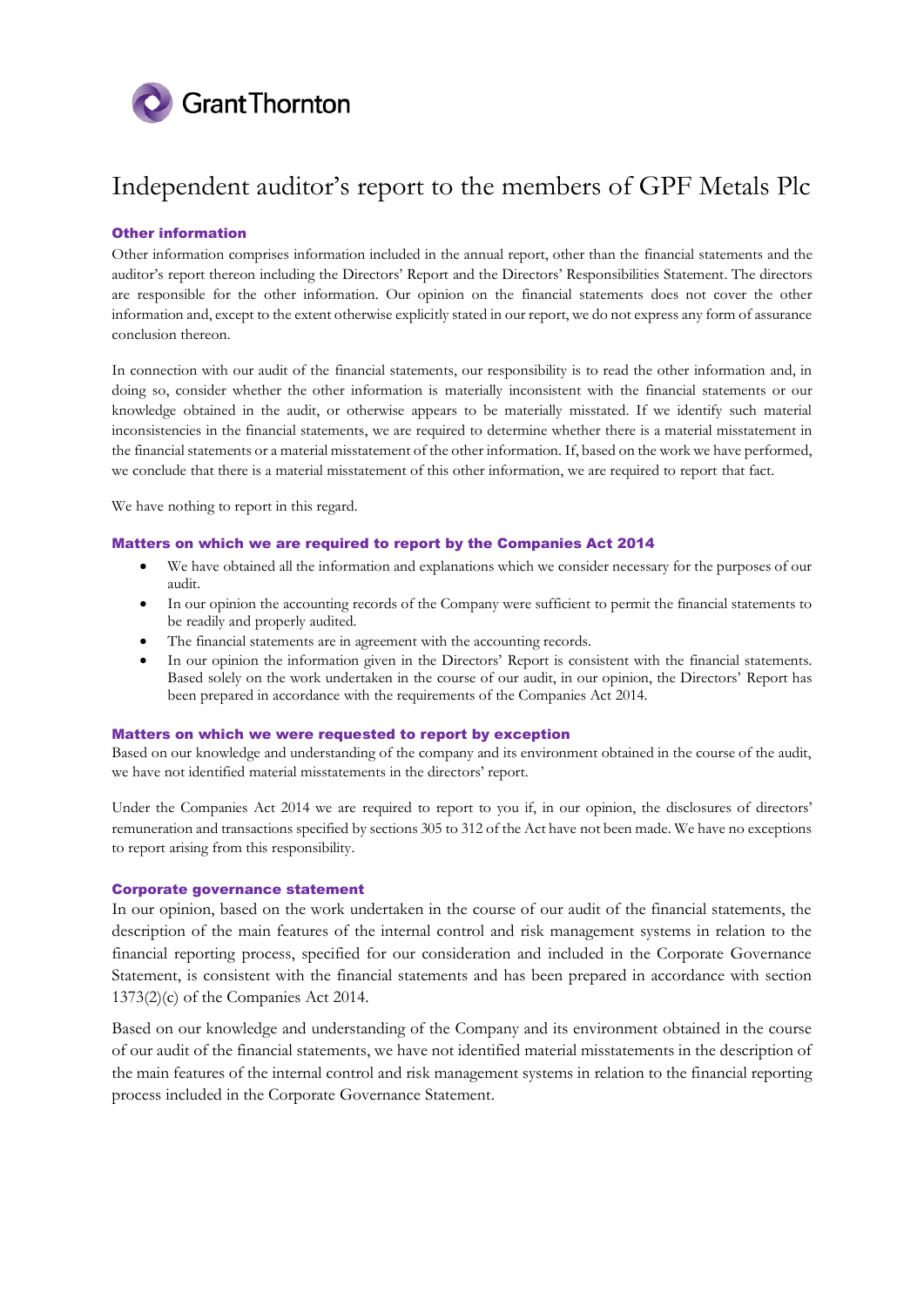

# Responsibilities of management and those charged with governance for the financial statements

As explained more fully in the directors' responsibilities statement, management is responsible for the preparation of the financial statements which give a true and fair view in accordance with IFRS as adopted by the European Union, and for such internal control as they determine necessary to enable the preparation of financial statements that are free from material misstatement, whether due to fraud or error.

In preparing the financial statements, management is responsible for assessing the Company's ability to continue as a going concern, disclosing, as applicable, matters related to going concern and using the going concern basis of accounting unless management either intends to liquidate the company or to cease operations, or has no realistic alternative but to do so.

Those charged with governance are responsible for overseeing the Company's financial reporting process.

# Responsibilities of the auditor for the audit of the financial statements

The auditor's objectives are to obtain reasonable assurance about whether the financial statements as a whole are free from material misstatement, whether due to fraud or error, and to issue an auditor's report that includes their opinion. Reasonable assurance is a high level of assurance, but is not a guarantee that an audit conducted in accordance with ISAs (Ireland) will always detect a material misstatement when it exists. Misstatements can arise from fraud or error and are considered material if, individually or in the aggregate, they could reasonably be expected to influence the economic decisions of users taken on the basis of these financial statements.

As part of an audit in accordance with ISAs (Ireland), the auditor will exercise professional judgment and maintain professional scepticism throughout the audit. The auditor will also:

- Identify and assess the risks of material misstatement of the financial statements, whether due to fraud or error, design and perform audit procedures responsive to those risks, and obtain audit evidence that is sufficient and appropriate to provide a basis for their opinion. The risk of not detecting a material misstatement resulting from fraud is higher than for one resulting from error, as fraud may involve collusion, forgery, intentional omissions, misrepresentations, or the override of internal control.
- Obtain an understanding of internal control relevant to the audit in order to design audit procedures that are appropriate in the circumstances, but not for the purpose of expressing an opinion on the effectiveness of the Company's internal control.
- Evaluate the appropriateness of accounting policies used and the reasonableness of accounting estimates and related disclosures made by management.
- Conclude on the appropriateness of management's use of the going concern basis of accounting and, based on the audit evidence obtained, whether a material uncertainty exists related to events or conditions that may cast significant doubt on the company's ability to continue as a going concern. If they conclude that a material uncertainty exists, they are required to draw attention in the auditor's report to the related disclosures in the financial statements or, if such disclosures are inadequate, to modify their opinion. Their conclusions are based on the audit evidence obtained up to the date of the auditor's report. However, future events or conditions may cause the Company to cease to continue as a going concern.
- Evaluate the overall presentation, structure and content of the financial statements, including the disclosures, and whether the financial statements represent the underlying transactions and events in a manner that achieves a true and fair view.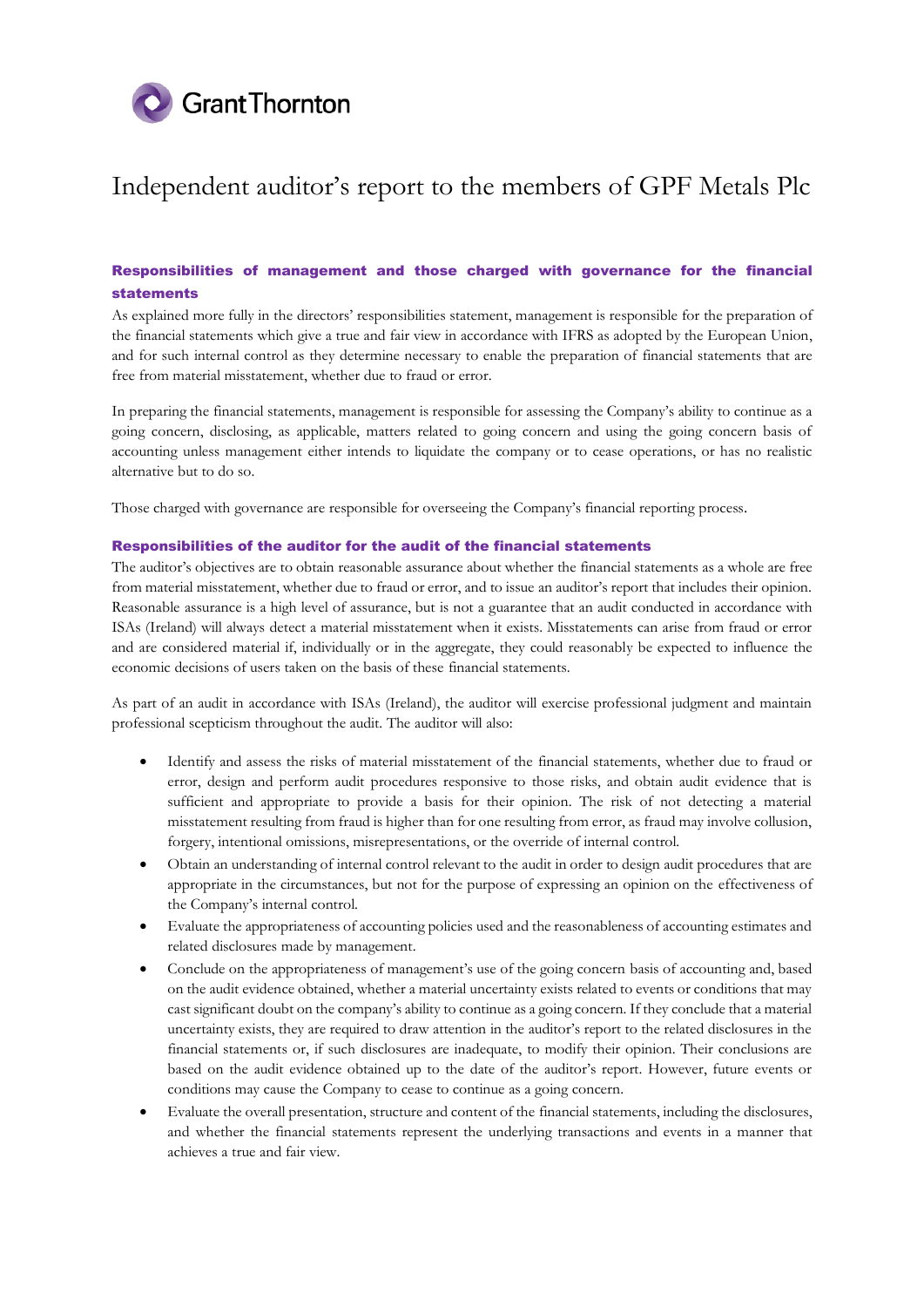

The auditor communicates with those charged with governance regarding, among other matters, the planned scope and timing of the audit and significant audit findings, including any significant deficiencies in internal control that may be identified during the audit.

# Responsibilities of the auditor for the audit of the financial statements (continued)

The auditor also provides those charged with governance with a statement that they have complied with relevant ethical requirements regarding independence and to communicate with them all relationships and other matters that may reasonably be thought to bear on their independence, and where applicable, related safeguards.

From the matters communicated with those charged with governance, the auditor determines those matters that were of most significance in the audit of the financial statements of the current period and are therefore the key audit matters. These matters are described in the auditor's report unless law or regulation precludes public disclosure about the matter or when, in extremely rare circumstances, the auditor determines that a matter should not be communicated in the report because the adverse consequences of doing so would reasonably be expected to outweigh the public interest benefits of such communication.

# The purpose of our audit work and to whom we owe our responsibilities

This report is made solely to the Company's directors as a body, in accordance with Section 391 of the Companies Act 2014. Our audit work has been undertaken so that we might state to the Company's members those matters we are required to state to them in an auditor's report and for no other purpose. To the fullest extent permitted by law, we do not accept or assume responsibility to anyone other than the Company and the Company's members as a body, for our audit work, for this report, or for the opinions we have formed.

# Report on other legal and regulatory requirements

We were appointed by the Board of Directors on 26 November 2021 to audit the financial statements for the period ended 31 December 2021. This is the first year we have been engaged to audit the financial statements of the Company.

We are responsible for obtaining reasonable assurance that the financial statements taken as a whole are free from material misstatement, whether caused by fraud or error. Owing to the inherent limitations of an audit, there is an unavoidable risk that material misstatements of the financial statements may not be detected, even though the audit is properly planned and performed in accordance with the ISAs. Our audit approach is a risk-based approach and is explained more fully in the 'Responsibilities of the auditor for the audit of the financial statements' section of our report.

We have not provided non-audit services prohibited by the IAASA's Ethical Standard and have remained independent of the entity in conducting the audit.

The audit opinion is consistent with the additional report to the board of directors.

NLE

**Niamh Meenan** For and on behalf of Grant Thornton Chartered Accountants & Statutory Audit Firm 13-18 City Quay Dublin 2

Date: 3 May 2022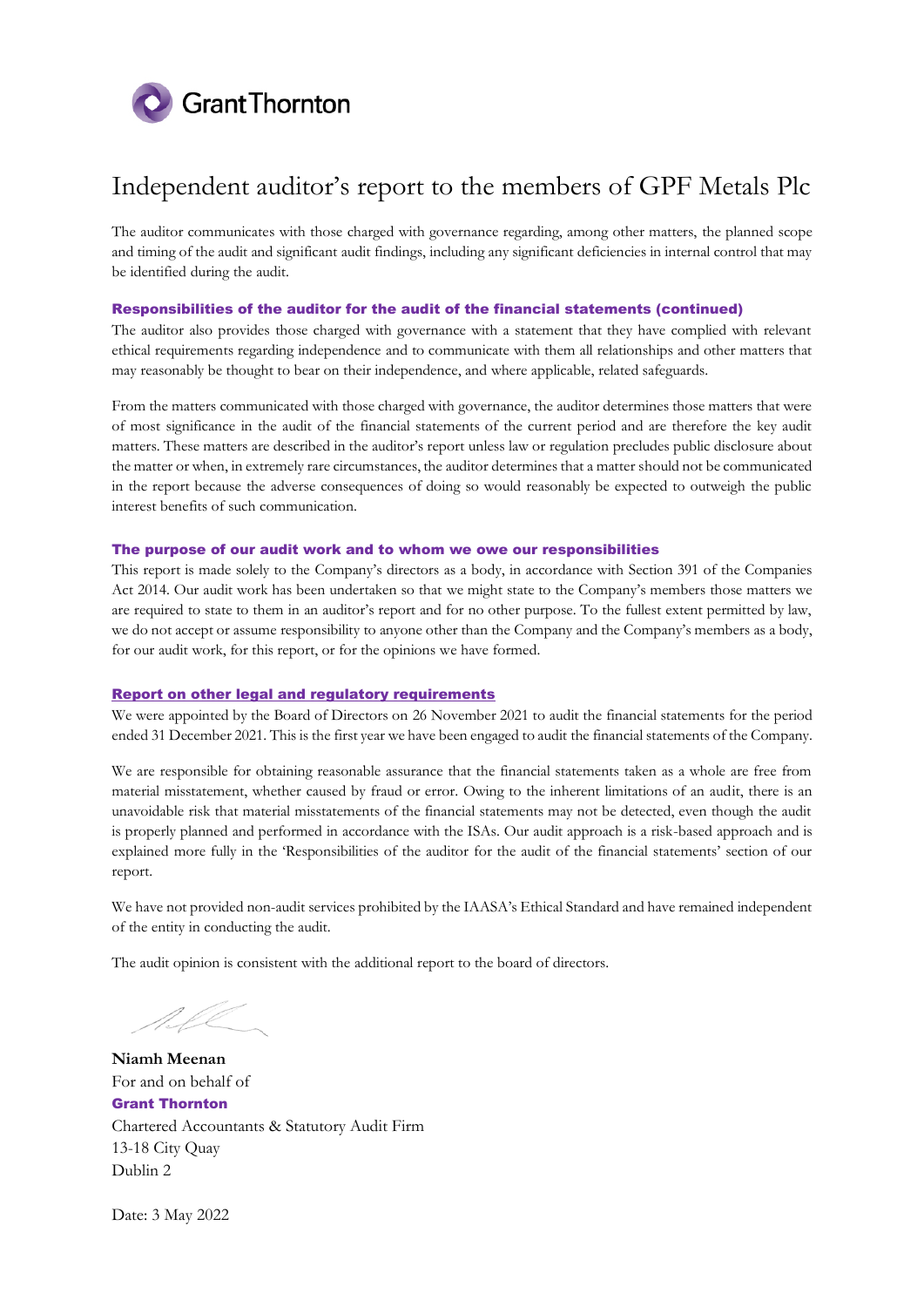# **Page 14 Statement of comprehensive income**

**For the financial period from 15 July 2020 (date of incorporation) to 31 December 2021**

|                                                                                                    | <b>Financial period</b><br>ended |             |
|----------------------------------------------------------------------------------------------------|----------------------------------|-------------|
|                                                                                                    |                                  | 31-Dec-21   |
|                                                                                                    | <b>Note</b>                      | <b>USD</b>  |
| Net changes in fair value of physical metals                                                       | 4                                | (1,391,668) |
| Net changes in fair value of financial liabilities designated at fair value through profit or loss | 5                                | 1,602,820   |
| Other expenses                                                                                     | 6                                | (211,966)   |
| Other income                                                                                       | $\overline{7}$                   | 3,496       |
| Operating profit before taxation                                                                   |                                  | 2,682       |
| Tax on ordinary activities                                                                         | 8                                | (671)       |
| Total comprehensive income for the financial period                                                |                                  | 2,011       |

All of the items dealt with in arriving at the profit for the financial period are from continuing operations, no income is recognised in other comprehensive income.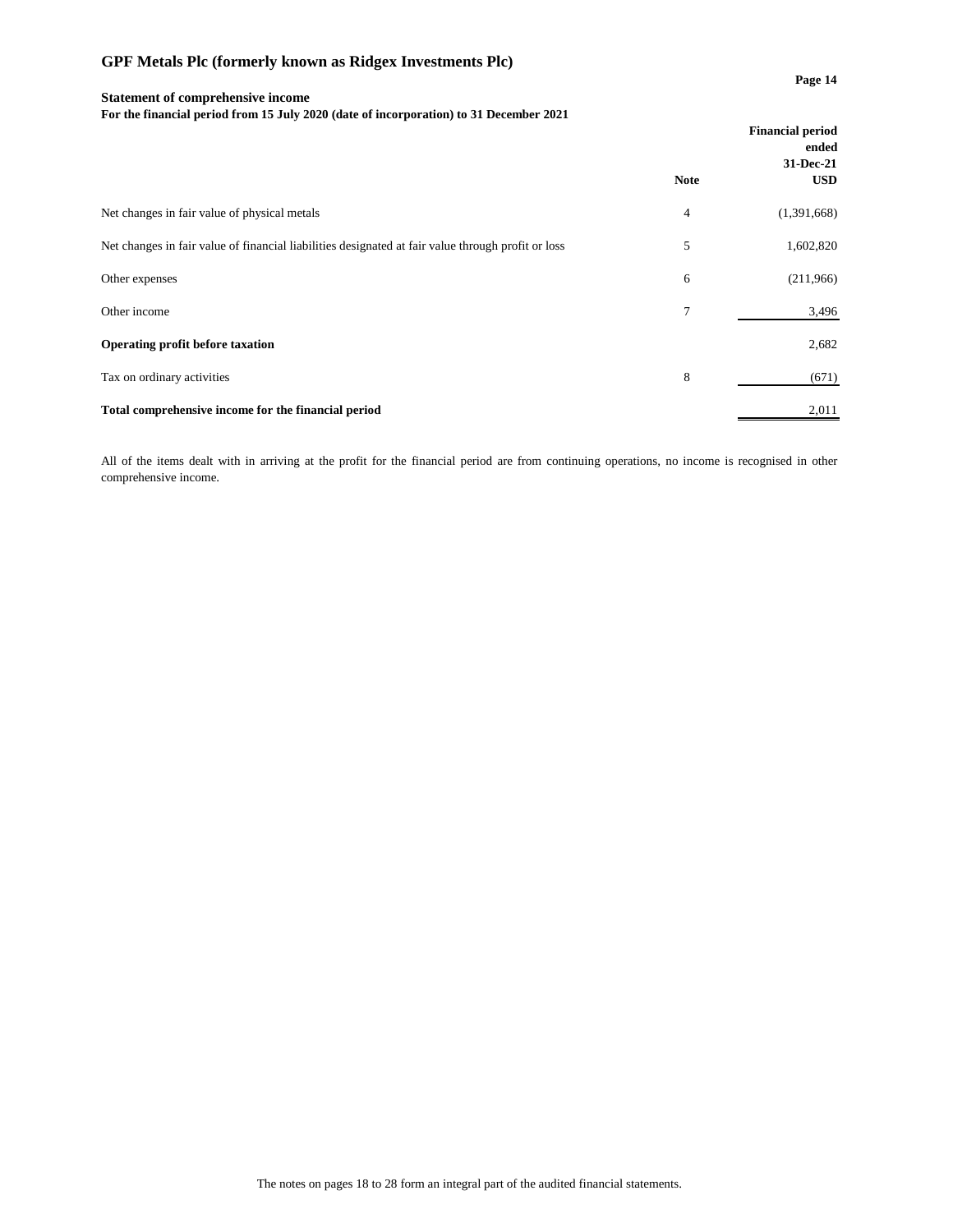# **Page 15**

# **Statement of financial position**

**As at 31 December 2021**

|                                                                       |             | 31-Dec-21     |
|-----------------------------------------------------------------------|-------------|---------------|
|                                                                       | <b>Note</b> | <b>USD</b>    |
| <b>Assets</b>                                                         |             |               |
| <b>Current assets</b>                                                 |             |               |
| Physical metals at fair value                                         | 9           | 109, 101, 953 |
| Cash and cash equivalents                                             | 10          | 28,315        |
| Other receivables                                                     | 11          | 3,496         |
| <b>Total assets</b>                                                   |             | 109,133,764   |
|                                                                       |             |               |
| <b>Liabilities and equity</b>                                         |             |               |
| <b>Current liabilities</b>                                            |             |               |
| Financial liabilities designated at fair value through profit or loss | 12          | 108,315,095   |
| Loan payable                                                          | 13          | 575,706       |
| Other payables                                                        | 14          | 211,822       |
| <b>Total liabilities</b>                                              |             | 109,102,623   |
| <b>Shareholder's funds - Equity</b>                                   |             |               |
| Called up share capital                                               | 15          | 29,130        |
| Revenue reserves                                                      |             | 2,011         |
| <b>Total equity</b>                                                   |             | 31,141        |
|                                                                       |             |               |
| <b>Total liabilities and equity</b>                                   |             | 109,133,764   |

**On behalf of the Board**

minnico

**Michael Carroll Rhys Owens Director Director**

**Date:** 03 May 2022

Umenci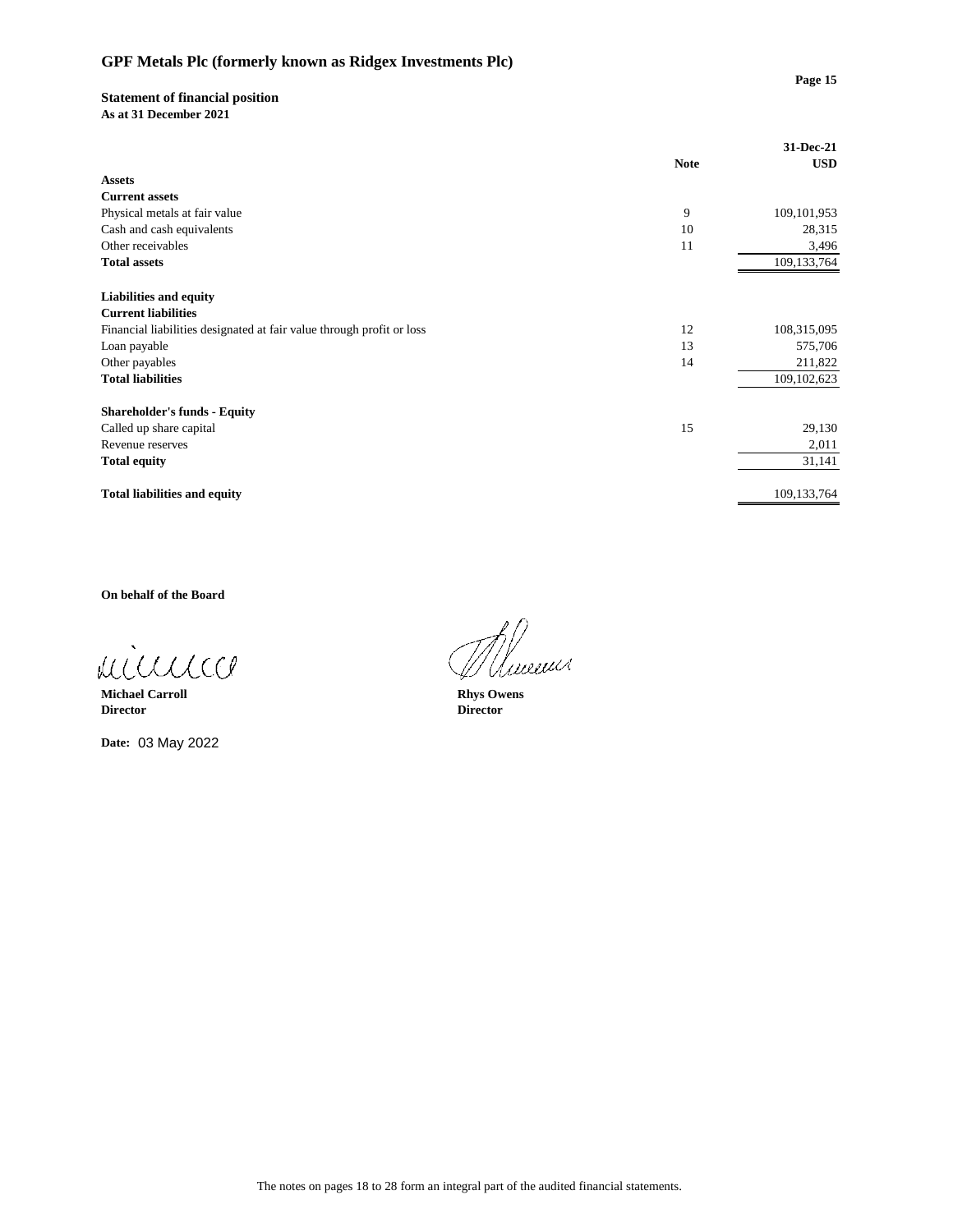## **Statement of changes in equity**

**For the financial period from 15 July 2020 (date of incorporation) to 31 December 2021**

|                                                     | Called up<br><b>Share Capital</b><br><b>USD</b> | <b>Revenue</b><br><b>Reserves</b><br><b>USD</b> | <b>Total</b><br><b>Equity</b><br><b>USD</b> |
|-----------------------------------------------------|-------------------------------------------------|-------------------------------------------------|---------------------------------------------|
| Balance as at 15 July 2020                          | ٠                                               |                                                 |                                             |
| Issue of shares during the financial period         | 29,130                                          | ۰                                               | 29,130                                      |
| Total comprehensive income for the financial period | $\overline{\phantom{a}}$                        | 2,011                                           | 2,011                                       |
| Balance as at 31 December 2021                      | 29.130                                          | 2.011                                           | 31.141                                      |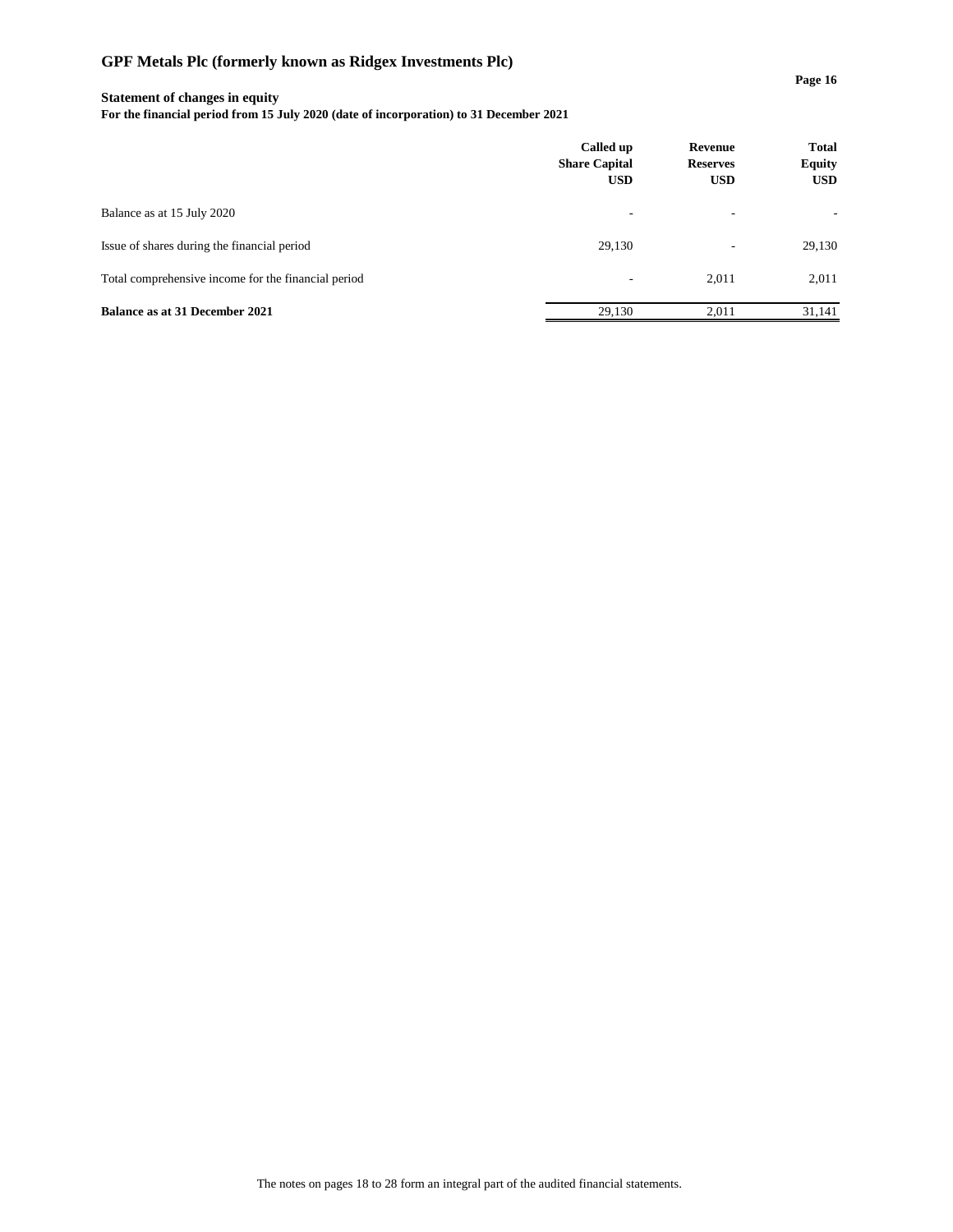# **Statement of cash flows**

**For the financial period from 15 July 2020 (date of incorporation) to 31 December 2021**

|                                                                                              |             | <b>Financial period</b><br>ended |
|----------------------------------------------------------------------------------------------|-------------|----------------------------------|
|                                                                                              |             | 31-Dec-21                        |
|                                                                                              | <b>Note</b> | <b>USD</b>                       |
| <b>Cash flows from operating activities</b>                                                  |             |                                  |
| Operating profit before taxation                                                             |             | 2,682                            |
| Adjustments for:                                                                             |             |                                  |
| Net unrealised loss on physical metals                                                       | 4           | 1,334,987                        |
| Net realised loss on physical metals                                                         | 4           | 56,681                           |
| Net unrealised gain on financial liabilities designated at fair value through profit or loss | 5           | (1,559,757)                      |
| Net realised gain on financial liabilities designated at fair value through profit or loss   | 5           | (43,063)                         |
| Foreign exchange movements                                                                   |             | 815                              |
| Movements in working capital                                                                 |             |                                  |
| Increase in other receivables                                                                |             | (3,496)                          |
| Increase in other payables                                                                   |             | 211,151                          |
| Net cash generated from operating activities                                                 |             |                                  |
| <b>Cash flows from financing activities</b>                                                  |             |                                  |
| Issue of shares                                                                              | 15          | 29,130                           |
| Net cash generated from financing activities                                                 |             | 29,130                           |
| Increase in cash and cash equivalents                                                        |             | 29,130                           |
| Cash and cash equivalents at start of the financial period                                   |             |                                  |
| Foreign exchange movements                                                                   |             | (815)                            |
| Cash and cash equivalents at end of the financial period                                     | 10          | 28,315                           |
| Non-cash transactions during the period include:                                             |             |                                  |

| Two cash transactions auring the period include:                               |       |                         |
|--------------------------------------------------------------------------------|-------|-------------------------|
|                                                                                |       | <b>Financial period</b> |
|                                                                                | ended |                         |
|                                                                                |       | 31-Dec-21               |
|                                                                                |       | <b>USD</b>              |
| Physical metals acquired                                                       | Q     | 111,212,373             |
| Physical metals disposed                                                       | 9     | (718, 752)              |
| Financial liabilities designated at fair value through profit or loss issued   | 12    | (110, 454, 437)         |
| Financial liabilities designated at fair value through profit or loss redeemed | 12    | 536,522                 |
| Loan payable to the Metals Counterparty                                        | 13    | (575,706)               |
|                                                                                |       |                         |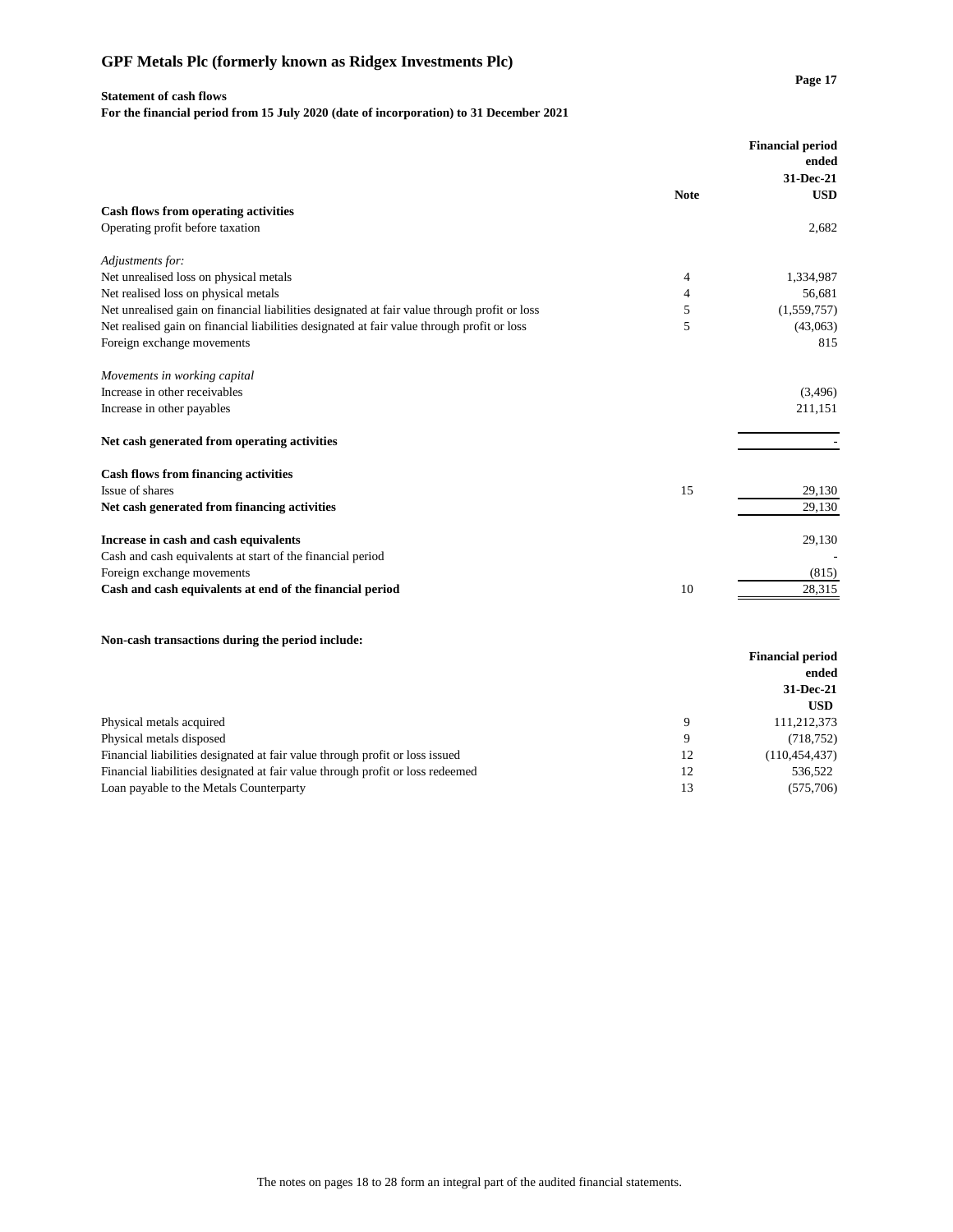## **Notes to the financial statements**

## **For the financial period from 15 July 2020 (date of incorporation) to 31 December 2021**

### **1 General information**

The Company is a public limited liability company, incorporated on 15 July 2020 under the name of Ridgex Investments Plc in Ireland under the Companies Act 2014 (the "Act"). The Company changed its name to GPF Metals Plc on 25 June 2021. The Company has been established for the purpose of issuing secured GPF Physical Metal ETC securities (the "ETC securities"). The return on each Series of ETC securities is linked to the performance of one of gold, silver, platinum, palladium, copper, nickel or carbon neutral nickel.

#### The Company has no direct employees.

As at 31 December 2021, all the Series in issue were listed on the London Stock Exchange, Borsa Italiana, SIX and Xetra except for GPF Physical Carbon Neutral Nickel ETC securities which were listed only on the Vienna Stock Exchange.

#### **2 Basis of preparation**

### **(a) Statement of compliance**

The audited financial statements for the financial period ended 31 December 2021 have been prepared in accordance with International Financial Reporting Standards ("IFRS") and its interpretations as adopted by the EU and in accordance with the Companies Act, 2014. These audited financial statements are in respect of the Company's first reporting period from 15 July 2020 (date of incorporation) to 31 December 2021 and have therefore not presented any comparatives in these financial statements.

The accounting policies set out below have been applied in preparing the financial statements for the financial period ended 31 December 2021.

The financial statements of the Company have been prepared on a going concern basis. The Company is able to meet all of its liabilities from its assets. The performance, marketability and risks of the Series are reviewed on a regular basis throughout the financial period.

The Board, subsequent to the financial year end, as a result of the Russo-Ukrainian War and significant sanctions imposed by a number of governments directly targeting the Russian Federation and Belarus, replaced GPF with NTree as the Company's Arranger since GPF is owned by Norilsk Nickel, a Russian mining entity. The replacement of the Arranger was effective from 22 April 2022 and the Company has therefore no further connections with GPF.

Therefore the Board believes that the Company will continue in operational existence for the foreseeable future and is financially sound. The Board is satisfied that, at the time of approving the financial statements, it is appropriate to adopt the going concern basis in preparing the financial statements of the Company.

### **(b) Basis of measurement**

The financial statements have been prepared on the historical cost basis except for the following:

- •Physical metals at fair value; and
- • Financial liabilities designated at fair value through profit or loss are measured at fair value.

#### **(c) Functional and presentation currency**

The financial statements are presented in United States Dollar (''USD'') which is the Company's functional currency. Functional currency is the currency of the primary economic environment in which the entity operates. The financial liabilities designated at fair value through profit or loss are primarily denominated in USD. The Directors of the Company believe that USD most faithfully represents the economic effects of the underlying transactions, events and conditions.

#### **(d) Use of estimates and judgements**

The preparation of financial statements requires the use of certain critical accounting estimates. It also requires management to exercise its judgement in the process of applying the Company's accounting policies. The estimates and associated assumptions are based on historical experience and various other factors that are believed to be reasonable under the circumstances, the results of which form the basis of making the judgements about carrying values of assets and liabilities that are not readily apparent from other sources. Actual results may differ from these estimates.

Estimates and underlying assumptions are reviewed on an ongoing basis. Revisions to accounting estimates are recognised in the period in which the estimate is revised if the revision affects only that period or in the period of the revision and in future periods affected.

#### **(e) Standards, amendments or interpretations**

*Standards not yet effective, but available for early adoption*

There are no new standards and amendments to standards, that are relevant to the Company but are not yet effective and have not yet been early adopted by the Company which are considered to be applicable to the financial statements of the Company.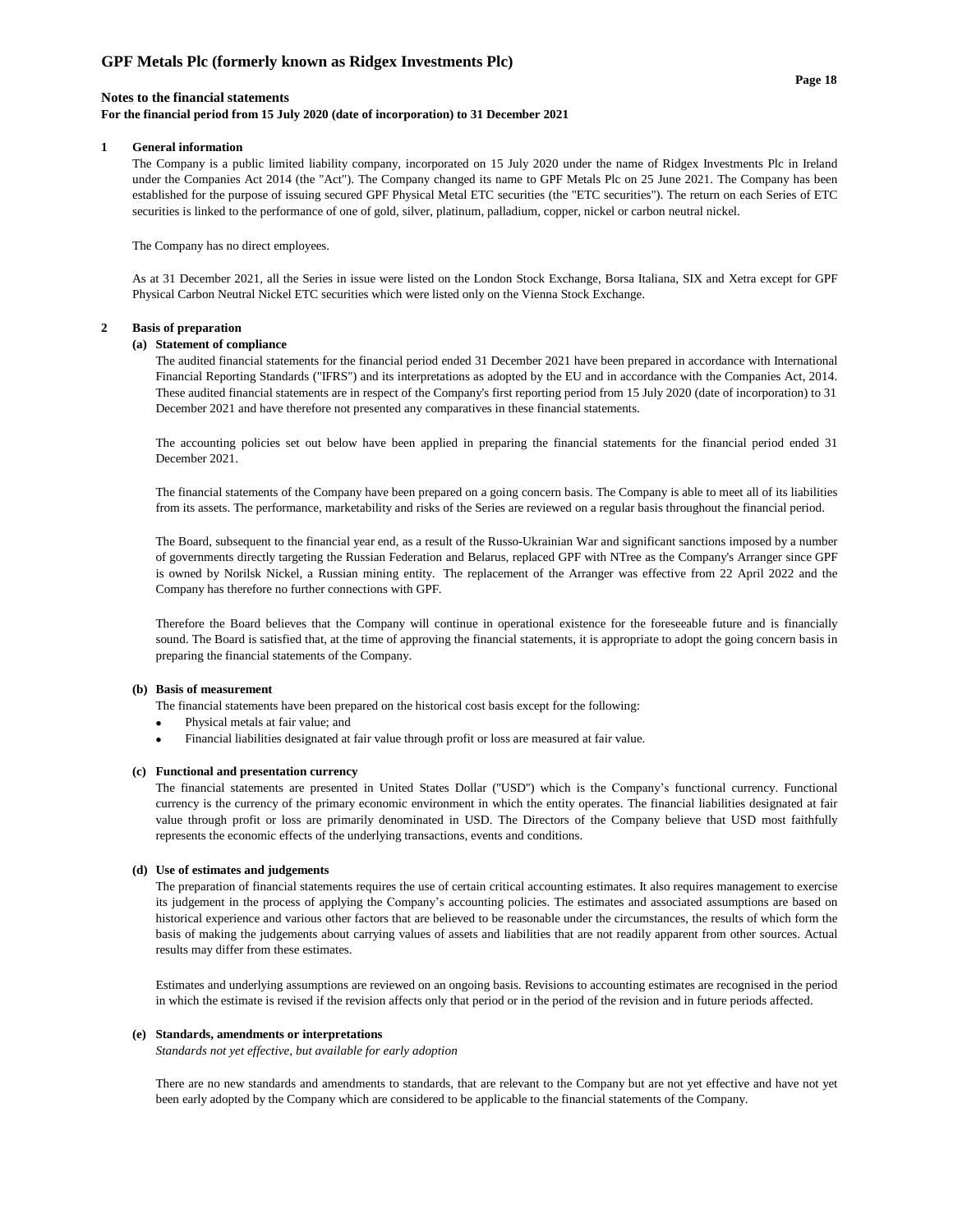### **Notes to the financial statements (continued)**

**For the financial period from 15 July 2020 (date of incorporation) to 31 December 2021**

## **3 Significant accounting policies**

#### **(a) Other income and expenses**

All other income and expenses are accounted for on an accrual basis.

#### *Operating Expense*

Each Series pays an "all in one" operational fee to the Arranger, which accrues per annum equal to the Total Expense Ratio ("TER"). The Arranger agrees to pay costs and expenses of the Company in exchange for the Company agreeing to pay the Arranger the TER. The TER is applied to the Metal Entitlement on a daily basis to determine a daily deduction of an amount of metal from the Metal Entitlement attached to each ETC security. Fees and expenses payable by the Company to the Arranger will be paid out of the ETC securities by way of the sale of metal. The amount of metal to be sold is a predetermined amount based on the Metal Entitlements of the ETC securities. The TER is accounted for on an accruals basis and is payable monthly in arrears.

#### **(b) Taxation**

Corporation tax is provided on taxable profits at current rates applicable to the Company's activities in accordance with Section 110 of the Taxes Consolidation Act 1997. Deferred taxation is accounted for, without discounting, in respect of all temporary differences between the treatment of certain items for taxation and accounting purposes which have arisen but not reversed by the reporting date.

Provision is made at the tax rates which are expected to apply in the periods in which the temporary differences reverse. Deferred tax assets are recognised only to the extent that it is considered more likely than not that they will be recovered.

A deferred tax asset is recognised only to the extent that it is probable that future taxable profits will be available against which the asset can be utilised. Deferred tax assets are reviewed at each reporting date and are reduced to the extent that it is no longer probable that related tax benefit will be realised.

Withholding tax is a generic term used for withholding tax deducted at source from the income. The Company records the withholding tax separately from the gross investment income in the Statement of comprehensive income.

#### **(c) Cash and cash equivalents**

Cash and cash equivalents includes cash held at bank which are subject to insignificant risk of changes in their fair value, and are used by the Company in the management of its capital.

There are no restrictions on cash and cash equivalents.

Cash and cash equivalents are carried at amortised cost in the statement of financial position.

#### **(d) Share capital**

Share capital is issued in Euro ("EUR") and have been converted to USD at the date of issuance. Dividends are recognised as a liability in the financial period in which they are approved.

#### **(e) Other receivables**

Other receivables do not carry any interest, are short-term in nature and have been reviewed for any evidence of impairment. Other receivables are accounted at amortised cost.

#### **(f) Other payables**

Other payables are accounted at amortised cost.

#### **(g) Financial instruments**

Financial assets

#### *Classification*

The Company classifies its cash and cash equivalents and other receivables as financial assets at amortised cost at initial recognition in accordance with IFRS 9: Financial Instruments.

In order for a financial asset to be classified and measured at amortised cost, it needs to give rise to cash flows that are 'solely payments of principal and interest (SPPI)' on the principal amount outstanding. This assessment is referred to as the SPPI test and is performed at an instrument level. Financial assets with cash flows that are not SPPI are classified and measured at fair value through profit or loss, irrespective of the business model.

Financial assets at amortised cost are subsequently measured using the effective interest (EIR) method and are subject to impairment. Gains and losses are recognised in profit or loss when the asset is derecognised, modified or impaired.

#### *Initial recognition*

All financial assets are recognised initially on the trade date, which is the date that the Company becomes a party to the contractual provisions of the instrument.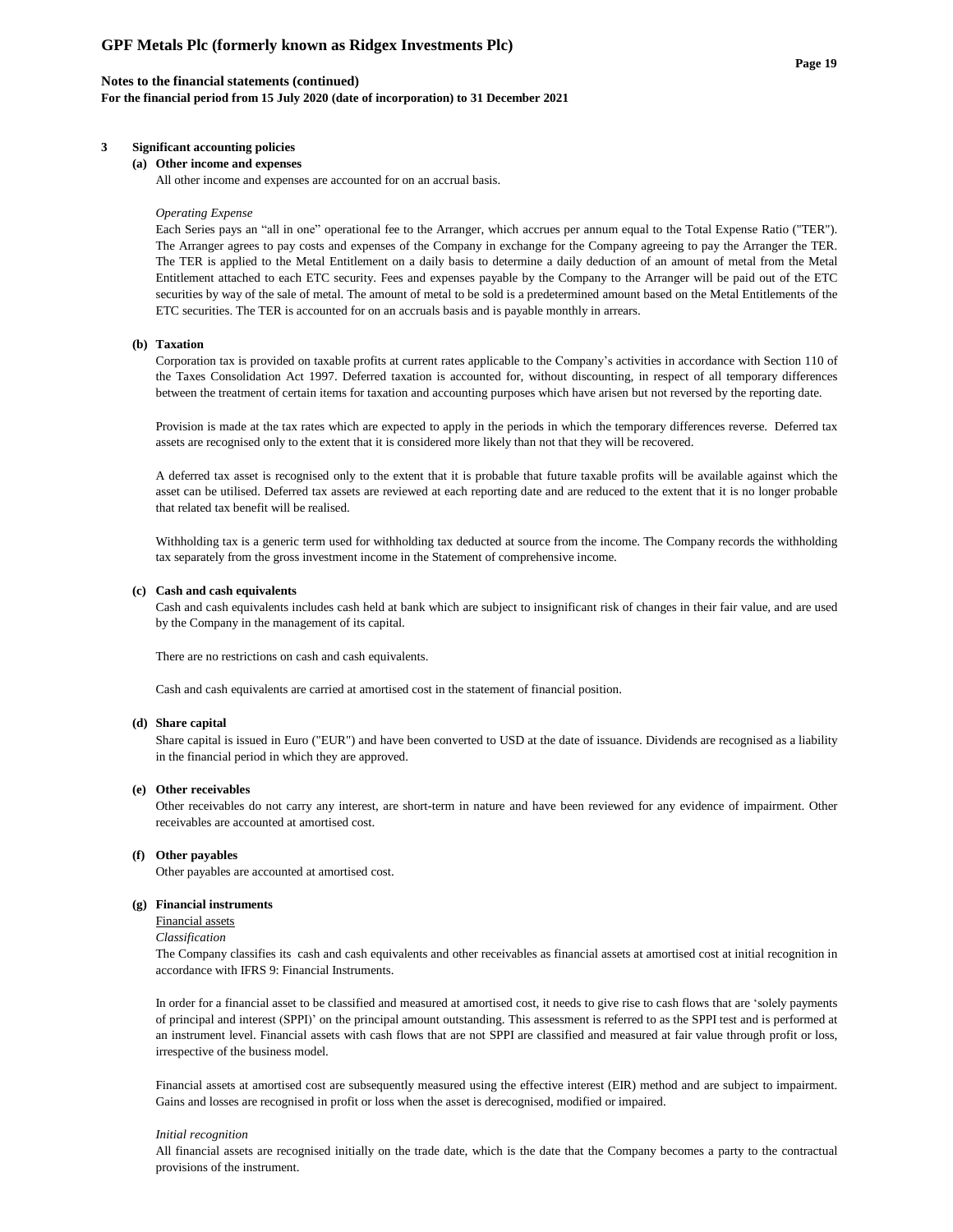## **Notes to the financial statements (continued)**

**For the financial period from 15 July 2020 (date of incorporation) to 31 December 2021**

### **3 Significant accounting policies (continued)**

**(g) Financial instruments (continued)**

# Financial assets (continued)

## *Derecognition*

The Company derecognises a financial asset when the contractual rights to the cash flows from the asset expire, or it transfers the rights to receive the contractual cash flows on the financial asset in a transaction in which substantially all the risks and rewards of ownership of the financial asset are transferred. Any interest in transferred financial assets that is created or retained by the Company is recognised as a separate asset or liability.

#### Financial liabilities

#### *Classification and measurement of ETC securities*

The Company designates the ETC securities issued as financial liabilities at fair value through profit or loss on initial recognition.

The exchange quoted price of the ETC securities is determined by reference to the underlying Physical Metals. Changes in the fair value of the ETC securities are recognised in the statement of comprehensive income. The ETC securities have been designated as at fair value through profit or loss in order to eliminate an accounting mismatch, that would otherwise arise with the Physical Metals, enabling both the ETC securities and the Physical Metals to be measured at fair value with gains or losses on both being recognised in the statement of comprehensive income.

#### *Initial recognition*

All financial liabilities (including financial liabilities designated at fair value through profit or loss) are recognised initially on the trade date, which is the date that the Company becomes a party to the contractual provisions of the instrument.

The Company issues ETC securities to provide investors with exposure to the performance of the Physical Metals. The ETC securities, are issued in the form of debt instruments that are backed by fully allocated physical holdings of the relevant ETC. An ETC security is issued or redeemed when a corresponding amount of Physical Metal has transferred into or from the allocated accounts maintained by the Custodian. The Company has designated its debt instruments as financial liabilities issued at fair value through profit or loss.

#### *Derecognition*

The Company derecognises a financial liability when its contractual obligations are discharged, cancelled or expired.

#### *Subsequent measurement*

After initial measurement, the Company measures financial liabilities which are classified as at fair value through profit or loss at their fair value. Subsequent changes in the fair value of financial liabilities designated at fair value through profit or loss are recognised directly in Profit or loss.

#### *Offsetting*

Financial assets and liabilities are offset and the net amount presented in the statement of financial position when, and only when, the Company has a legal right to offset the amounts and intends either to settle on a net basis or to realise the asset and settle the liability simultaneously. No balances have been offset on the statement of financial position.

#### *Fair value measurement principles*

The fair value of the ETC securities is determined by reference to the underlying Physical Metals. Changes in the fair value of the ETC securities are recognised in Profit or loss. ETC securities are valued using valuation techniques, as detailed in the fair value hierarchy note to the financial statements.

#### *Net changes in fair value of financial liabilities designated at fair value through profit or loss*

Net changes in fair value of financial liabilities designated at fair value through profit or loss relates to ETC securities issued and includes all realised and unrealised fair value changes.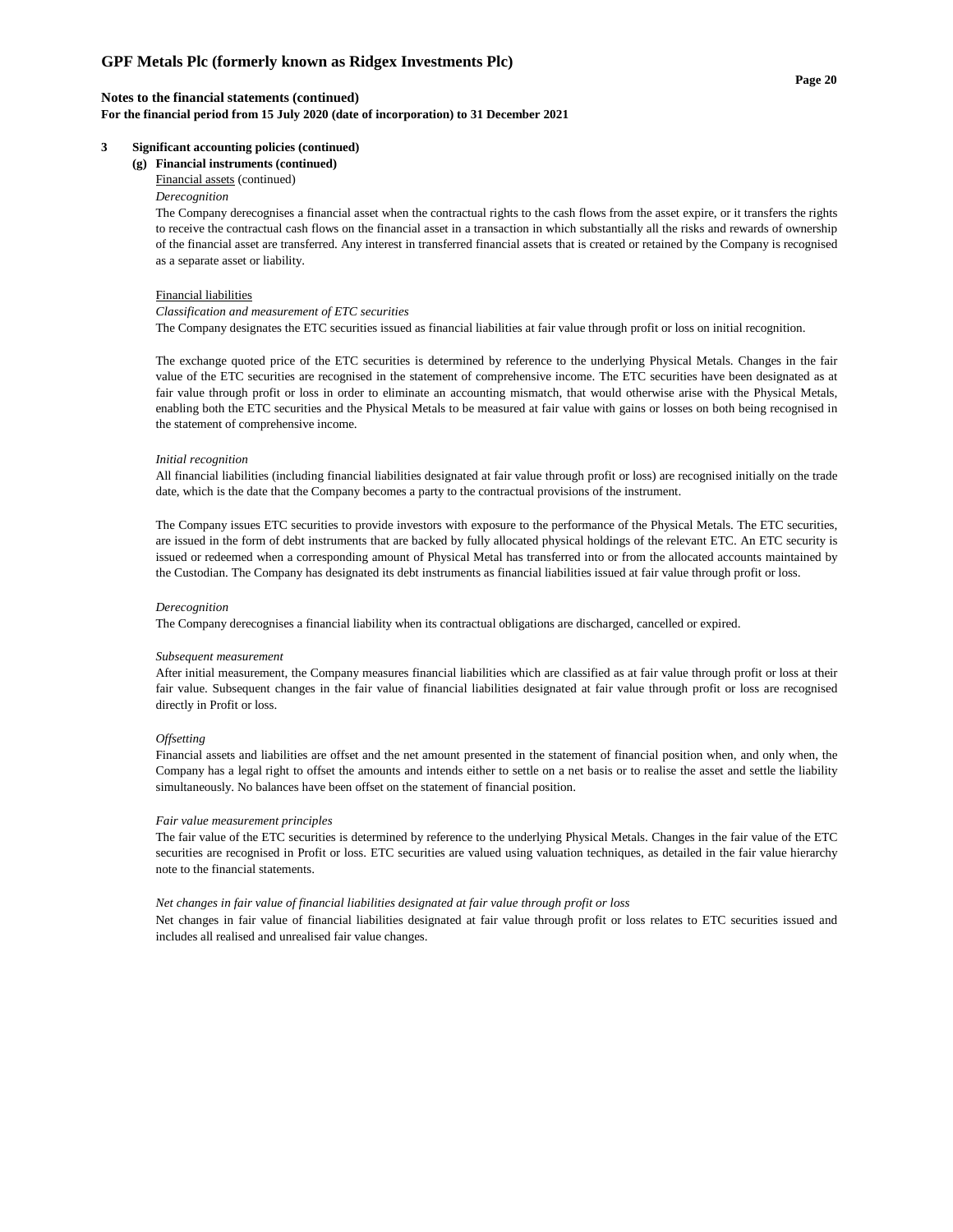## **Notes to the financial statements (continued)**

**For the financial period from 15 July 2020 (date of incorporation) to 31 December 2021**

## **3 Significant accounting policies (continued)**

**(g) Financial instruments (continued)**

# Financial liabilities (continued)

# *Loan payable*

Under the terms of the agreement with the Metals Counterparty, the difference between the gold on the bar list and the gold in the entitlement is a loan repayable to the Metals Counterparty, and is more senior to payables to the Noteholders. The Company has fair valued its loan payable based on the price of the gold as at the financial period end.

## **(h) Physical Metals**

The Company holds Physical Metal at least equal to the amount due to holders of ETC securities solely for the purposes of meeting its obligations. The Physical Metal is measured at fair value and changes in fair value are recognised in Profit or loss. Any costs to sell Physical Metals that arise in the course of settling the Company's obligations under the ETC securities are borne by the Arranger. The Physical Metal is recognised when the metal is received into the vault of the custodian or relevant sub-custodian. The Physical Metal is derecognised when the risks and rewards of ownership have all been substantially transferred.

#### *Fair value measurement principles*

Physical Metals includes both Precious Metals (gold, silver, platinum or palladium) and Base Metals (copper, nickel or carbon neutral nickel) at fair value. Gold and silver are priced at the current close bid price at the end of the day using the London Bullion Market Association (LBMA) price, platinum and palladium are priced at the current close bid price at the end of the day using the London Platinum and Palladium Market (LPPM) price and copper, nickel and carbon neutral nickel are priced at the current close bid price at the end of the day using the London Metal Exchange (LME) price.

#### *Net changes in fair value of physical metals*

Net changes in fair value of Physical Metals relates to movement in the price of the Physical Metal and includes all realised and unrealised fair value changes.

#### **(i) Segment reporting**

An operating segment is a component of an entity that engages in business activities from which it may earn revenues and incur expenses (including revenues and expenses relating to transactions with other components of the same entity). The Company's business involves the repackaging of Physical Metals, on behalf of investors, which are bought in the market and subsequently securitised to avail of potential market opportunities and risk return asymmetries. The Company has no employees, has only one business unit, thus all administrating and operating functions are carried out and reviewed by the Administrator, Apex Fund Services (Ireland) Limited and Company secretary, Apex IFS Limited.

The split of Physical Metals at fair value and ETC securities at fair value by Series and the unit price per Series are shown in notes 9 and 12 to the financial statements.

The Company's principal activity is to invest in Physical Metals which are the revenue generating segment of the Company. The Chief Operating Decision Maker ("CODM") of the operating segment is the Board. The Company is an SPV whose principal activities are the issuance of ETC securities and investment in Physical Metals. The CODM does not consider each underlying Series of ETC securities as a separate segment, rather they look at the structure as a whole. Based on that fact, the Directors confirm that there is only one segment.

#### **(j) Foreign currency transaction**

Transactions in foreign currencies are translated to the functional currency at the dates of the transactions. Monetary assets and liabilities denominated in foreign currencies at the reporting date are retranslated to the functional currency at the exchange rate at that date. The foreign currency gain or loss on monetary items is the difference between amortised cost in the functional currency at the beginning of the financial period, adjusted for effective interest and payments during the financial period, and the amortised cost in foreign currency translated at the exchange rate at the end of the financial period.

At each reporting date, monetary items and non monetary assets and liabilities that are fair valued and are denominated in foreign currencies are translated at the rate prevailing on the statement of financial position. Gains and losses arising on retranslation of financial instruments at fair value through profit or loss are included in the statement of comprehensive income together with respective fair value gains/losses.

As disclosed in Note 2(c), the Directors believe that USD most faithfully represents the economic effects of the underlying transactions, events and conditions and is therefore considered to be the Company's functional currency.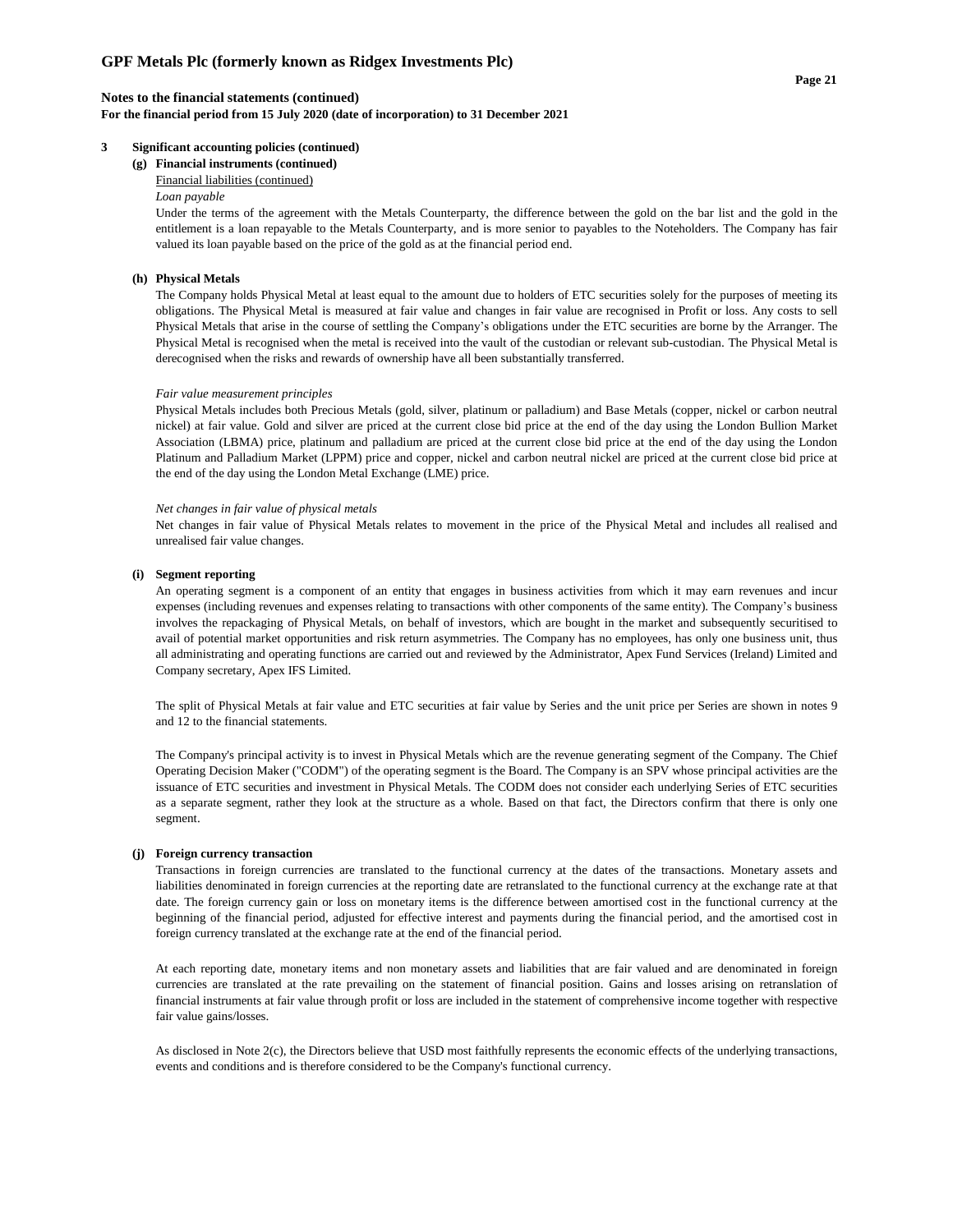## **Notes to the financial statements (continued) For the financial period from 15 July 2020 (date of incorporation) to 31 December 2021**

| 4 | Net changes in fair value of physical metals                                                       | <b>Financial period</b> |
|---|----------------------------------------------------------------------------------------------------|-------------------------|
|   |                                                                                                    | ended                   |
|   |                                                                                                    | 31-Dec-21               |
|   |                                                                                                    | <b>USD</b>              |
|   | Net unrealised loss on physical metals                                                             | (1,334,987)             |
|   | Net realised loss on physical metals                                                               | (56,681)                |
|   |                                                                                                    | (1,391,668)             |
| 5 | Net changes in fair value of financial liabilities designated at fair value through profit or loss | <b>Financial period</b> |
|   |                                                                                                    | ended                   |
|   |                                                                                                    | 31-Dec-21               |
|   |                                                                                                    | <b>USD</b>              |
|   | Net unrealised gain on financial liabilities designated at fair value through profit or loss       | 1,559,757               |
|   | Net realised gain on financial liabilities designated at fair value through profit or loss         | 43,063                  |
|   |                                                                                                    | 1,602,820               |
| 6 | Other expenses                                                                                     | <b>Financial period</b> |
|   |                                                                                                    | ended                   |
|   |                                                                                                    | 31-Dec-21               |
|   |                                                                                                    | <b>USD</b>              |
|   | Total Expense Ratio*                                                                               | (211, 151)              |
|   | Foreign exchange loss                                                                              | (815)                   |
|   |                                                                                                    | (211,966)               |
|   |                                                                                                    |                         |

\*As described in note 3(a), each Series pays an "all in one" operational fee to the Arranger, which accrues per annum equal to the Total Expense Ratio ("TER"). The Arranger agrees to pay costs and expenses of the Company in exchange for the Company agreeing to pay the Arranger the TER. The TER is applied to the Metal Entitlement on a daily basis to determine a daily deduction of an amount of metal from the Metal Entitlement. Fees and expenses payable by the Company to the Arranger will be paid out of the ETC securities by way of the sale of metal. The amount of metal to be sold is a predetermined amount based on the Metal Entitlements of the ETC securities.

|   |                                                   |                                          | <b>Total Expense Ratio</b> |
|---|---------------------------------------------------|------------------------------------------|----------------------------|
|   | <b>Series name</b>                                |                                          | 31-Dec-21                  |
|   |                                                   |                                          | $\frac{0}{0}$              |
|   | GPF Physical Gold ETC securities                  |                                          | 0.12                       |
|   | GPF Physical Silver ETC securities                |                                          | 0.20                       |
|   | GPF Physical Platinum ETC securities              |                                          | 0.20                       |
|   | GPF Physical Palladium ETC securities             |                                          | 0.20                       |
|   | GPF Physical Nickel ETC securities                |                                          | 0.75                       |
|   | GPF Physical Copper ETC securities                |                                          | 0.85                       |
|   | GPF Physical Carbon Neutral Nickel ETC securities |                                          | 0.75                       |
|   | <b>Statutory information</b>                      |                                          | <b>Financial period</b>    |
|   |                                                   |                                          | ended                      |
|   |                                                   |                                          | 31-Dec-21                  |
|   |                                                   |                                          | <b>USD</b>                 |
|   | Auditors' remuneration                            | - Statutory audit (Euro 25,750)          | 29,164                     |
|   |                                                   | - Other assurance services (Euro 23,750) | 26,899                     |
|   |                                                   | - Other non-audit services               |                            |
| 7 | Other income                                      |                                          | <b>Financial period</b>    |
|   |                                                   |                                          | ended                      |
|   |                                                   |                                          | 31-Dec-21                  |
|   |                                                   |                                          | <b>USD</b>                 |
|   | Corporate benefit                                 |                                          | 2,682                      |
|   | Other income                                      |                                          | 814                        |
|   |                                                   |                                          | 3,496                      |
| 8 | Tax on ordinary activities                        |                                          | <b>Financial period</b>    |
|   |                                                   |                                          | ended                      |
|   |                                                   |                                          | 31-Dec-21                  |
|   |                                                   |                                          | <b>USD</b>                 |
|   | Profit on ordinary activities before tax          |                                          | 2,682                      |
|   | Corporation tax at 25%                            |                                          | (671)                      |
|   | <b>Current tax charge</b>                         |                                          | (671)                      |
|   |                                                   |                                          |                            |

The Company is taxed at 25% in accordance with section 110 under Case III of Schedule D of the Taxes Consolidation Act 1997.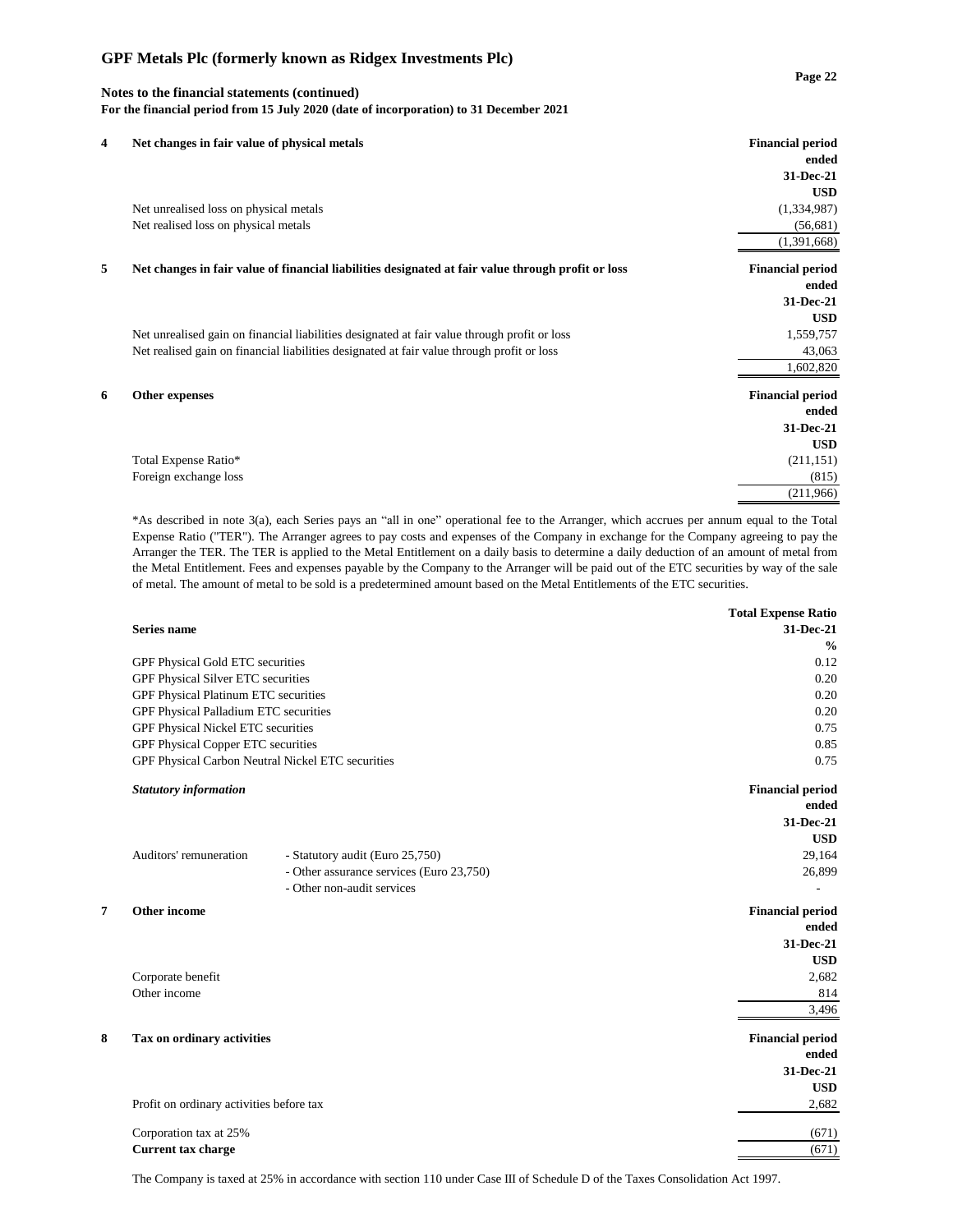# **Notes to the financial statements (continued)**

**For the financial period from 15 July 2020 (date of incorporation) to 31 December 2021**

|              | 31-Dec-21<br><b>USD</b>                                                                             |
|--------------|-----------------------------------------------------------------------------------------------------|
|              | 109, 101, 953                                                                                       |
| 31-Dec-21    | 31-Dec-21                                                                                           |
| <b>Units</b> | <b>USD</b>                                                                                          |
| ۰            | ٠                                                                                                   |
| 228,362      | 111,212,373                                                                                         |
| (401)        | (718, 752)                                                                                          |
|              | (1,334,987)                                                                                         |
|              | (56,681)                                                                                            |
| 227,961      | 109, 101, 953                                                                                       |
|              | Physical metals at fair value<br>At the start of financial period<br>Unrealised fair value movement |

\*Contributions and Distributions of Metals are in-specie

As 31 December 2021, the Physical Metals held by the Company was as follows:

| <b>Physical metal</b>               | Unit            | <b>Units</b> | Unit price | <b>Fair Value</b> |
|-------------------------------------|-----------------|--------------|------------|-------------------|
|                                     |                 | 31-Dec-21    | 31-Dec-21  | 31-Dec-21         |
|                                     |                 |              |            | <b>USD</b>        |
| <b>GPF Physical Gold</b>            | Fine troy ounce | 9.246        | 1,805.85   | 16,697,587        |
| <b>GPF Physical Silver</b>          | Troy ounce      | 205,094      | 23.09      | 4,734,595         |
| <b>GPF Physical Platinum</b>        | Troy ounce      | 4,881        | 959.00     | 4,680,424         |
| <b>GPF Physical Palladium</b>       | Troy ounce      | 2,408        | 1.973.00   | 4,751,300         |
| <b>GPF Physical Nickel</b>          | Metric tonne    | 430          | 20,925.00  | 8,991,305         |
| <b>GPF Physical Copper</b>          | Metric tonne    | 4.901        | 9,692.00   | 47,502,137        |
| GPF Physical Carbon Neutral Nickel* | Metric tonne    | 1,001        | 20,925.00  | 21,744,605        |
|                                     |                 | 227,961      |            | 109, 101, 953     |

\*Each unit of GPF Physical Carbon Neutral Nickel is issued at a fixed carbon neutral premium of USD 793 in addition to the metal price.

The price per unit are rounded to two decimal places and Fair value of Physical Metals is based on unrounded price per unit.

The Physical Metals are secured in favour of Apex Corporate Trustees (UK) Limited (the ''Security Trustee'') for the benefit of itself and the ETC holders. The non-cash transactions relate to physical delivery of Physical Metals against delivery of ETC securities.

The Physical Metals are held as collateral for ETC securities issued and the loan payable by the Company.

The carrying value of the assets of the Company represents their maximum exposure to the credit risk. The credit risk is eventually transferred to the ETC holders.

# **10 Cash and cash equivalents 31-Dec-21**

As at 31 December 2021, the cash and cash equivalents are held with The Bank of New York Mellon.

| 11 | Other receivables               | 31-Dec-21  |
|----|---------------------------------|------------|
|    |                                 | <b>USD</b> |
|    | Corporate benefit receivable    | 2,682      |
|    | Income receivable from Arranger | 814        |
|    |                                 | 3.496      |
|    |                                 |            |

**USD**

28,315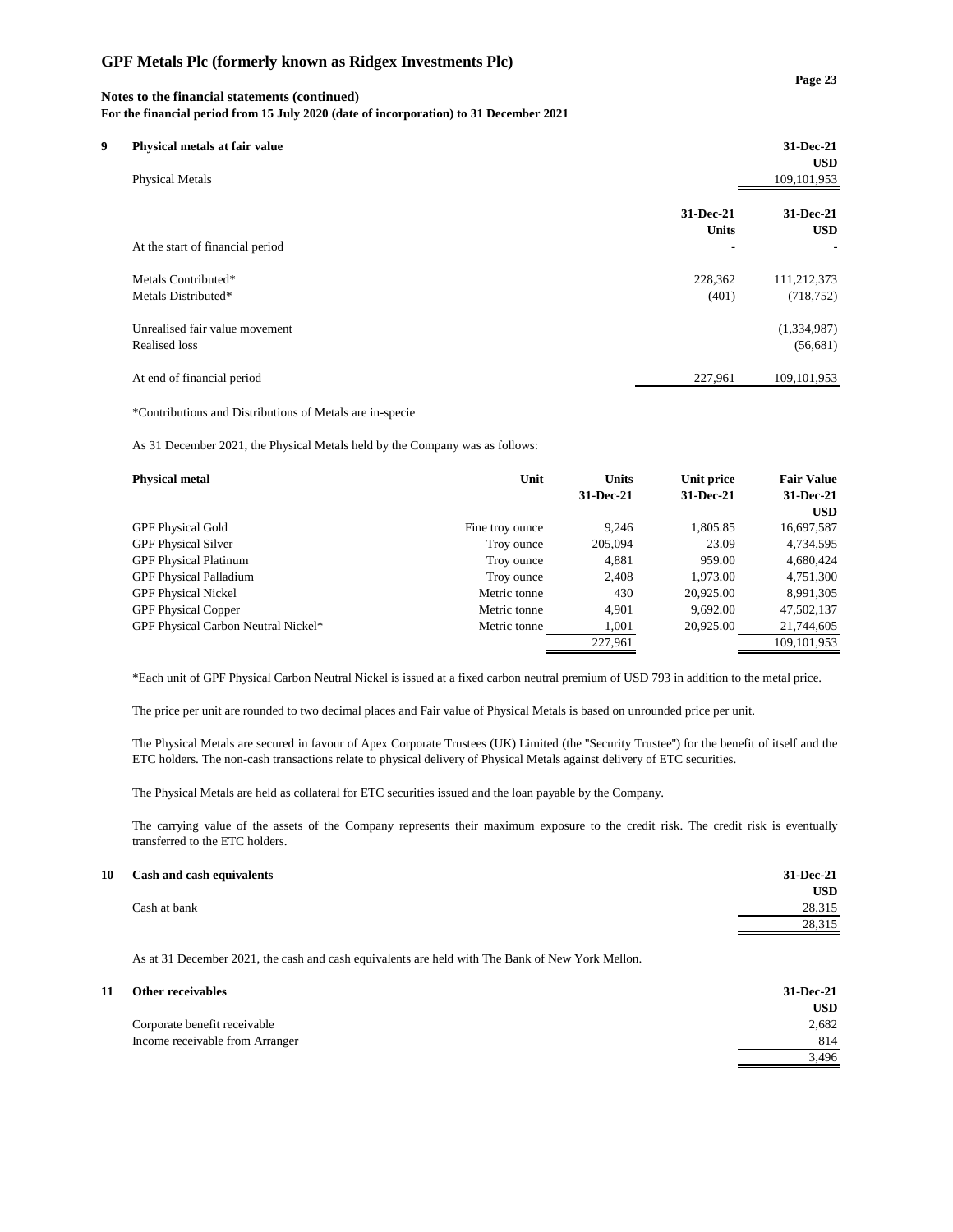# **Notes to the financial statements (continued)**

**For the financial period from 15 July 2020 (date of incorporation) to 31 December 2021**

| 12 | Financial liabilities designated at fair value through profit or loss<br>ETC securities issued |              | 31-Dec-21<br><b>USD</b><br>108,315,095 |
|----|------------------------------------------------------------------------------------------------|--------------|----------------------------------------|
|    |                                                                                                | 31-Dec-21    | 31-Dec-21                              |
|    |                                                                                                | <b>Units</b> | <b>USD</b>                             |
|    | At the start of financial period                                                               |              |                                        |
|    | Issuances during the financial period*                                                         | 7,196,931    | 110,454,437                            |
|    | Redemptions during the financial period*                                                       | (30,000)     | (536, 522)                             |
|    | Unrealised fair value movement                                                                 |              | (1,559,757)                            |
|    | Realised gain                                                                                  |              | (43,063)                               |
|    | At end of financial period                                                                     | 7.166.931    | 108.315.095                            |

\*ETC securities trades are carried out in-specie.

As 31 December 2021, the financial liabilities in issue were as follows:

| Series name                                        | Units outstanding | NAV per Unit | <b>Fair Value</b> |
|----------------------------------------------------|-------------------|--------------|-------------------|
|                                                    | 31-Dec-21         | 31-Dec-21    | 31-Dec-21         |
|                                                    |                   |              | <b>USD</b>        |
| <b>GPF Physical Gold ETC securities</b>            | 904,000           | 18.03        | 16,303,100        |
| <b>GPF Physical Silver ETC securities</b>          | 204,445           | 23.04        | 4,710,328         |
| GPF Physical Platinum ETC securities               | 486,400           | 9.57         | 4,655,401         |
| GPF Physical Palladium ETC securities              | 239,600           | 19.69        | 4,718,009         |
| <b>GPF Physical Nickel ETC securities</b>          | 429.692           | 20.84        | 8,954,282         |
| <b>GPF Physical Copper ETC securities</b>          | 4,901,793         | 9.65         | 47,286,466        |
| GPF Physical Carbon Neutral Nickel ETC securities* | 1.001             | 21,665.84    | 21,687,509        |
|                                                    | 7,166,931         |              | 108.315.095       |

\*Each unit of GPF Physical Carbon neutral Nickel ETC securities is issued at a fixed carbon neutral premium of USD 793.

The NAV per unit are rounded to two decimal places and the fair value of financial liabilities is based on unrounded NAV per unit.

| <b>Maturity analysis</b> | 31-Dec-21   |
|--------------------------|-------------|
|                          | <b>USD</b>  |
| Less than 1 year         | 108,315,095 |
| 1-2 years                | ۰.          |
| 2-5 years                |             |
| Over 5 years             |             |
|                          | 108,315,095 |

As at 31 December 2021, all the Series in issue were listed on the London Stock Exchange, Borsa Italiana, SIX and Xetra except for GPF Physical Carbon Neutral Nickel ETC securities which were listed only on the Vienna Stock Exchange.

| 13 Loan payable                         | 31-Dec-21  |
|-----------------------------------------|------------|
|                                         | <b>USD</b> |
| Loan payable to the Metals Counterparty | 575,706    |
|                                         | 575,706    |
|                                         |            |

The Company holds Physical Metals in a secured allocated account in the form of bars to secured the Metal Entitlement for each ETC securities issued. As the unit of measurement of a bar is fixed, there can be differences to the requirement under the Metal Entitlement. To fund the purchase of this difference, the Company has entered into an interest-free loan agreement with the Metals Counterparty. This loan is payable in the form of Physical Metal, and at 31 December 2021 is priced at the current close bid price at the end of the day using the LBMA gold/silver price, LPPM price or LME copper/nickel/CNN nickel price. In the event of wind-up of the Company, the repayment of this loan will be made prior to the repayment of the holders of ETC securities.

Subsequent to the financial year end, as a result of the Russo-Ukrainian War and significant sanctions imposed by a number of governments directly targeting the Russian Federation and Belarus, GPF, being a Russian mining entity, resigned as the Company's Metals Counterparty on 13 of April 2022 with an effective date of 22 April 2022. The Directors are actively engaged with its advisors with respect to the appointment of a new Metal Counterparty, and the filing of the supplement to the base prospectus and expect a resolution to the Disruption Event to be concluded in the coming weeks. GPF has agreed to waive any claims over fees, costs and expenses that they may have against the Company under each Metals Counterparty agreement on and from the date of its resignation and the liability will therefore be transferred to the new Metal Counterparty.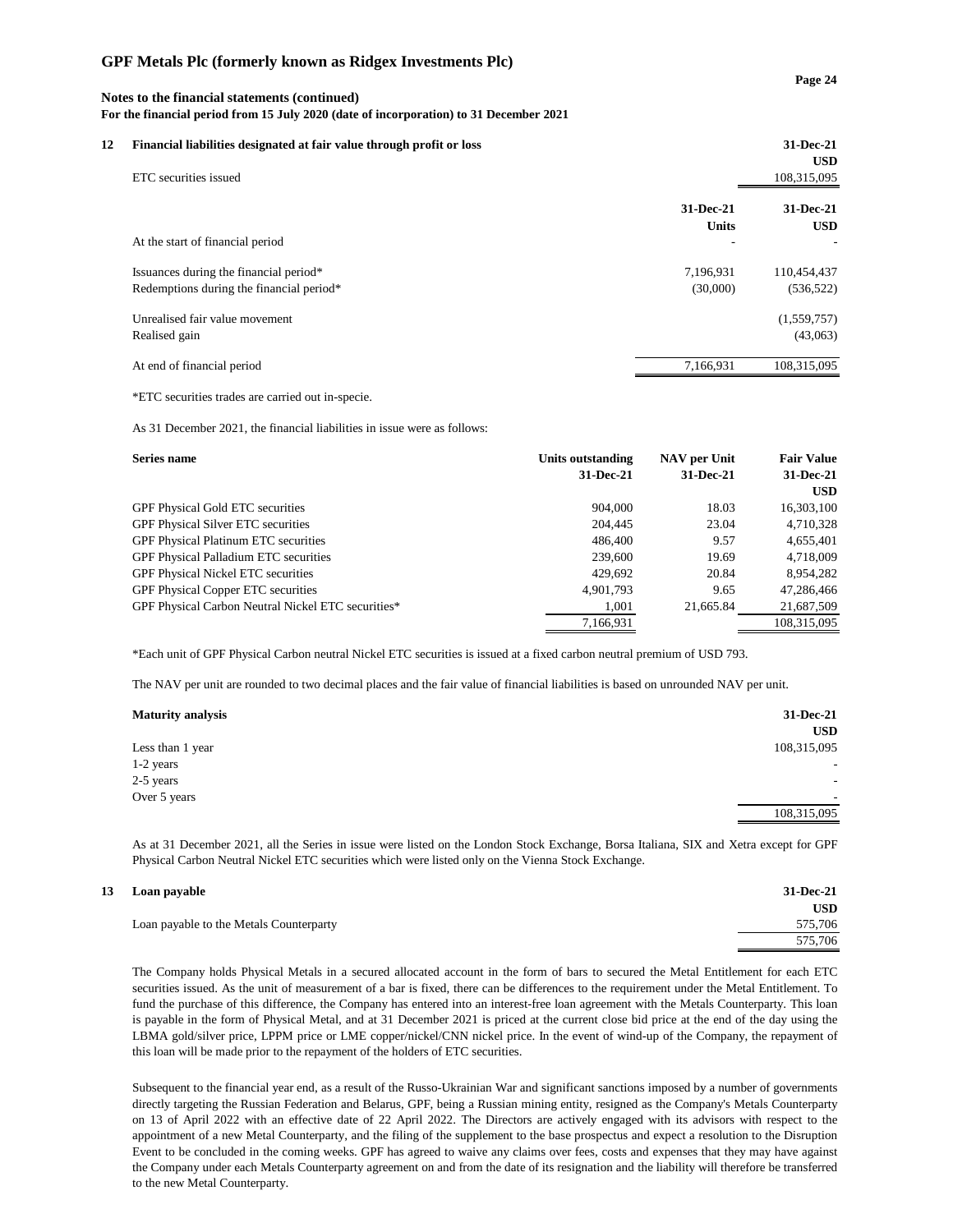# **Notes to the financial statements (continued) For the financial period from 15 July 2020 (date of incorporation) to 31 December 2021**

| 14 | Other payables                                                                      | 31-Dec-21<br><b>USD</b> |
|----|-------------------------------------------------------------------------------------|-------------------------|
|    | Accrued fee payable*                                                                | 211,151                 |
|    | Corporation tax payable                                                             | 671                     |
|    |                                                                                     | 211,822                 |
|    | *The accrued fee payable relate to the total expense ratio payable to the Arranger. |                         |
| 15 | Called up share capital                                                             | 31-Dec-21               |
|    | Authorised:                                                                         | <b>EUR</b>              |
|    | 25,000 ordinary shares of EUR 1 each                                                | 25,000                  |
|    | Issued and fully paid                                                               | <b>EUR</b>              |
|    | 25,000 ordinary shares of EUR 1 each                                                | 25,000                  |
|    | Presented as follows:                                                               | <b>USD</b>              |
|    | Called up share capital presented as equity                                         | 29,130                  |

#### **16 Ownership of Company**

The sole shareholder of the Company is Apex TSI Limited holding 25,000 shares of the Company. All shares are held in trust for charity under the terms of declaration of trust.

The Share Trustee has appointed the Directors to run the day to day activities of the Company. The Directors have considered the issue as to who is the ultimate controlling party. It has been determined that the control of the day to day activities of the Company rests with the Directors.

## **17 Related party transactions**

## *Transactions with Administrator*

The Administrator provides corporate administration services to the Company, including making available individuals to act as directors of the Company. The directors of the Company are employees of the Administrator and it is therefore considered as a related party of the Company. The Company incurred an amount of USD 65,858 (EURO 58,148) for the financial period ended 31 December 2021 relating to administration services provided by Apex IFS Limited. All costs and expenses are paid by the Arranger in exchange for a TER paid by the Company.

Michael Carroll and Rhys Owens are directors of the Company and also employees of the Administrator. The Administrator provided company secretary and administration duties during the financial period at an arm's length basis. The terms of the agreement with the Administrator provide for a single fee for the provision of services (including making individuals to act as directors of the Company). As a result, the allocation of fees between the different services provided is a subjective and approximate calculation. The Company has allocated an amount of 1% of the total fees paid to Apex for the provision of the services of director. During the period ended 31 December 2021, the allocated fee for making available individuals to act as directors of the Company amounted to USD 659 (Euro 581). The individuals acting as directors do not in their personal capacity, receive any fee for the acting or having acted as directors of the Company.

#### *Transactions with Arranger*

As at 31 December 2021, GPF acted as the Arranger of the Company during the financial year which is considered as a key related party to the Company as it has a key contract with the Company and is responsible for the reimbursement of the operational costs of the Company. The initial Arranger paid the Company USD 500 annually in respect of each Series of ETC securities issued under the Programme and this has been recognised in the financial statements as the Corporate Benefit for the financial period. All of this was receivable as at 31 December 2021. During the period ended 31 December 2021, the total expense ratio amounted to USD 211,151 which is still payable as at the period end. In return for this, the Arranger pays all operating expenses as described in note 3(a) and 6 to the financial statements.

The Board, subsequent to the financial year end, as a result of the Russo-Ukrainian War and significant sanctions imposed by a number of governments directly targeting the Russian Federation and Belarus, replaced GPF with NTree as the Company's Arranger since GPF is owned by Norilsk Nickel, a Russian mining entity. The replacement of the Arranger was effective from 22 April 2022 and the Company has therefore no further connections with GPF. As a result, all the rights, liabilities, obligations and duties of and to GPF has been transferred to NTree as materialised in the Deed of Novation.

NTree has been appointed as the new Arranger of the Company and is considered a key related party as it has a key contract with the Company and is responsible for the reimbursement of the operational costs of the Company.

#### *Transactions with the Metals Counterparty*

As at 31 December 2021, GPF also acted as the Metals Counterparty for the Company during the financial year. The loan payable to the Metals Counterparty is disclosed in note 13 to the financial statements. The loan payable to the Metals Counterparty amounted to USD 575,706.

Subsequent to the financial year end, as a result of the Russo-Ukrainian War, GPF also resigned as the Company's Metals Counterparty on 13 of April 2022 with an effective date of 22 April 2022. The Directors are actively engaged with its advisors with respect to the appointment of a new Metal Counterparty, and the filing of the supplement to the base prospectus and expect a resolution to the Disruption Event to be concluded in the coming weeks. GPF has agreed to waive any claims over fees, costs and expenses that they may have against the Company under each Metals Counterparty agreement on and from the date of its resignation and the liability will therefore be transferred to the new Metal Counterparty.

The Directors are of the view that there are no other related party transactions requiring disclosures.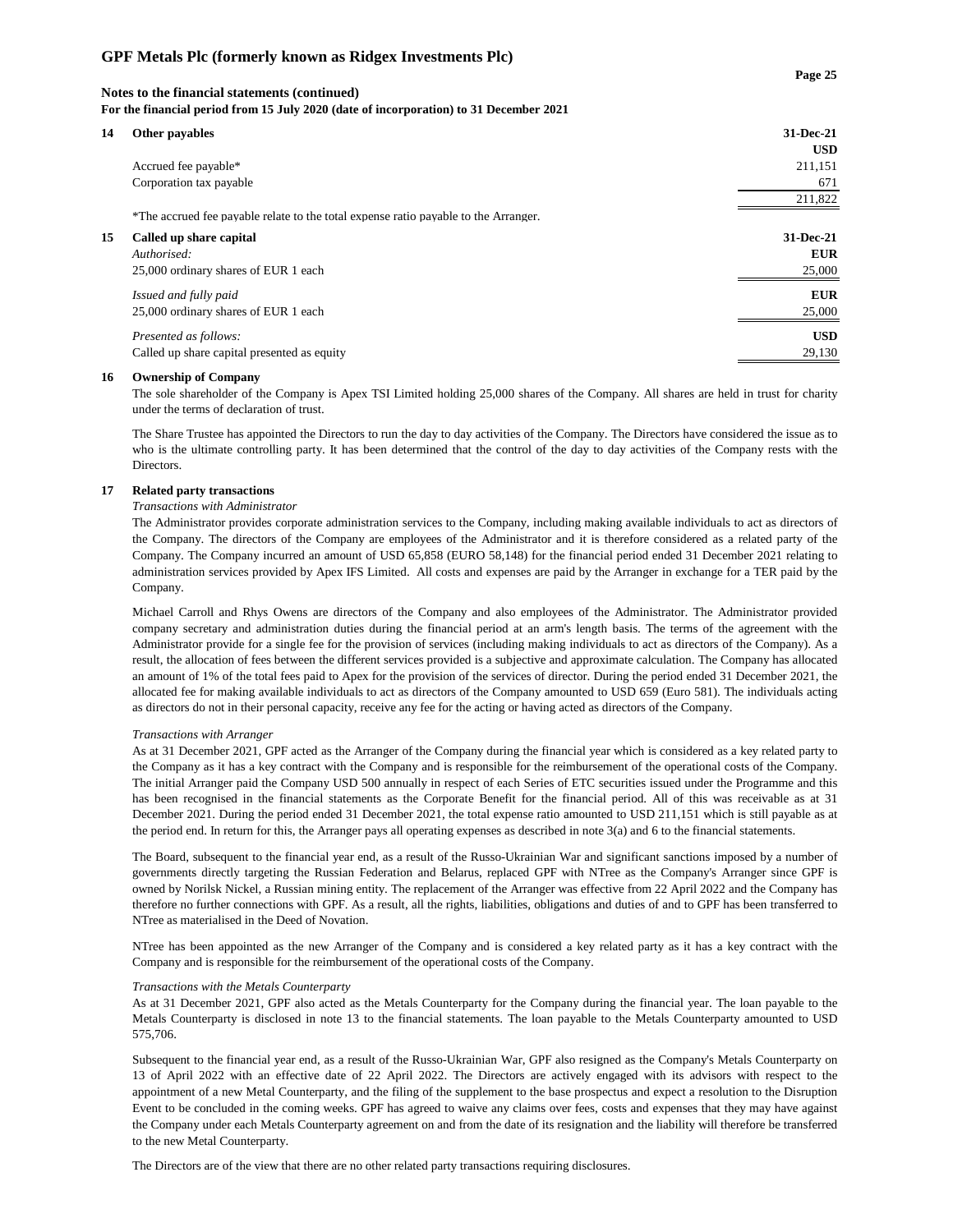#### **Notes to the financial statements (continued)**

**For the financial period from 15 July 2020 (date of incorporation) to 31 December 2021**

## **18 Financial risk management**

*Risk management framework*

The Company has exposure to the following risks from its use of financial instruments:

- (a) Credit risk;
- (b) Market risk; and
- (c) Liquidity risk.

This note presents information about the Company's exposure to each of the above risks, the Company's objectives, policies and processes for measuring and managing risk and the Company's management of capital.

### **(a) Credit risk**

Credit/Counterparty risk refers to the risk that the Custodian will default on its contractual obligations resulting in the Company being unable to make payment of amounts due to the ETC holders. Accordingly, the Company and the ETC holders are exposed to the creditworthiness of the Custodian. However, given the limited recourse nature of the ETC Securities, circumstances where the Metal is lost or stolen in custody and/or the records of the Custodian are inconsistent, which could result in the Company not being able to satisfy its obligations in respect of the Metal Securities will ultimately result in a loss to ETC holders. Consequently, credit risks are ultimately borne by the ETC holders who are therefore concerned with the Company's procedures and policies in place to mitigate the risks. The Company has sufficient and adequate control structures in place manage and mitigate the risks.

The Company's exposure to credit risk and credit ratings are continuously monitored by the Directors and the Arranger, through the credit ratings assigned by well-known credit rating agencies.

Cash balances are held with The Bank of New York Mellon which has the following ratings:

|                   | <b>Short term</b> |
|-------------------|-------------------|
|                   | 31-Dec-21         |
| Standard & Poor's | $A-1+$            |
| Moody's           | $P-1$             |
| Fitch             | $F1+$             |

#### *Concentration risk*

At the reporting date, the Company's physical metals were concentrated in the following asset types and geographical locations:

| By investment strategy                | 31-Dec-21    |
|---------------------------------------|--------------|
| Physical metals                       | Fair value % |
| <b>GPF Physical Gold</b>              | 16           |
| <b>GPF Physical Silver</b>            | 4            |
| <b>GPF Physical Platinum</b>          | 4            |
| <b>GPF Physical Palladium</b>         | 4            |
| <b>GPF Physical Nickel</b>            | 8            |
| GPF Physical Carbon Neutral Nickel    | 20           |
| <b>GPF Physical Copper</b>            | 44           |
|                                       | 100          |
| By geographical location              | 31-Dec-21    |
| Physical metals                       | Fair value % |
| United Kingdom (London) / Switzerland | 28           |
| Netherlands (Rotterdam)               | 72           |
|                                       | 100          |

## **(b) Market risk**

Market risk is the risk that changes in market prices of the Physical Metals will affect the Company's income or the value of its holdings of financial instruments. The ETC holders are exposed to the market risk of the assets portfolio. Market risk embodies the potential for both gains and losses and price risk.

• *Interest rate risk*

Interest rate risk is the risk that the fair value of the ETC securities will fluctuate because of changes in market interest rates. Changes in exchange rates and interest rates may have a positive or negative impact on the price, demand, production costs, direct investment costs of Physical Metals and the returns from investments in Physical Metals are therefore influenced by and may be correlated to these factors. The Company has deemed the effect of these valuation fluctuations insignificant. As a result, the Company is not subject to significant interest rate risk.

• *Currency risk*

Currency risk is the risk that the fair value or future cash flows of a financial instrument will fluctuate because of changes in foreign exchange rates.

As at 31 December 2021, the Company's exposure to currency risk is not significant and limited to cash and cash equivalents with The Bank of New York Mellon of EUR 25,000 (USD 28,315). All other financial assets and financial liabilities are denominated in USD.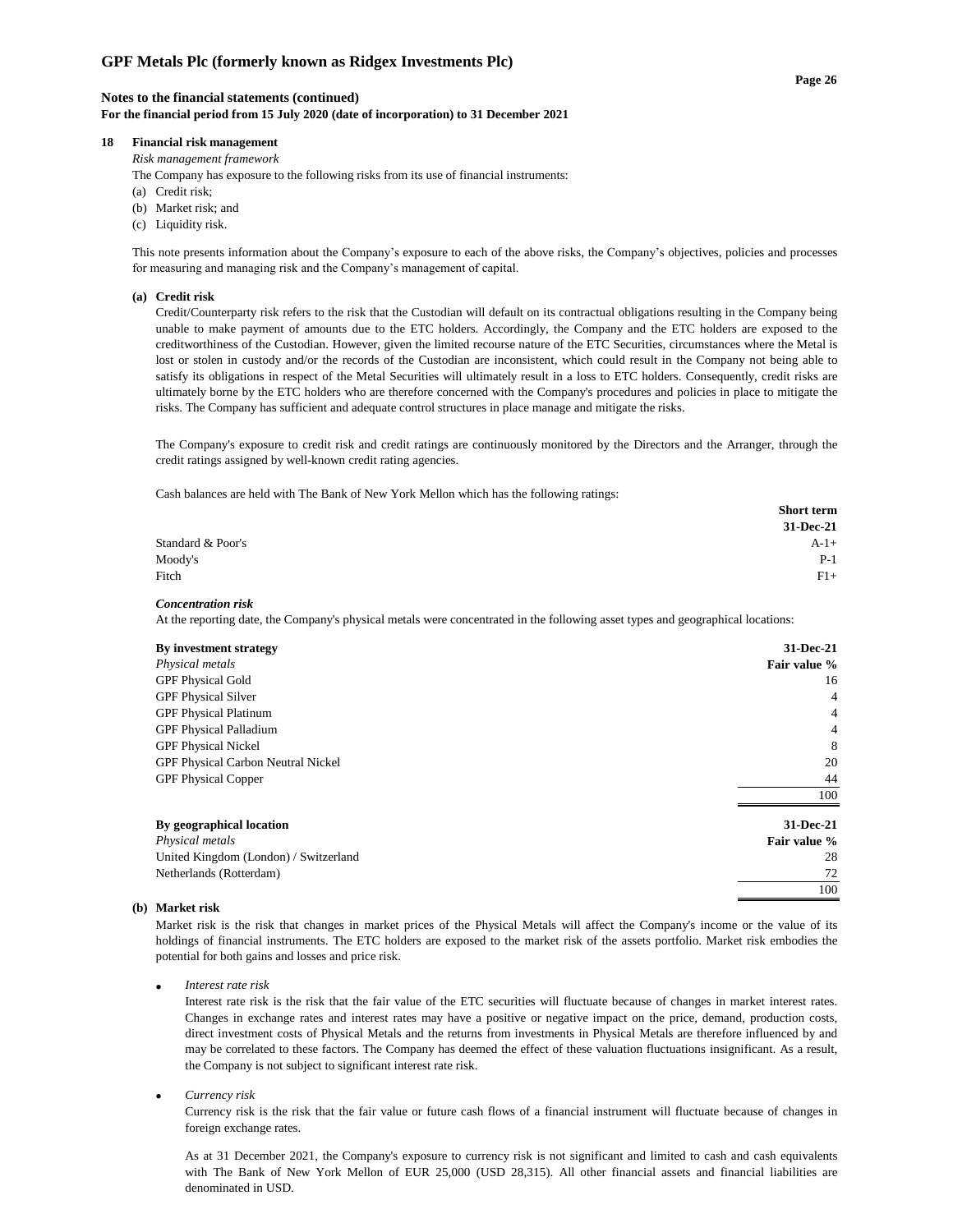**For the financial period from 15 July 2020 (date of incorporation) to 31 December 2021**

## **18 Financial risk management (continued)**

#### **(b) Market risk (continued)**

• *Price risk*

Price risk is the risk that the fair value of Physical Metals or ETC securities will fluctuate because of changes in market prices whether those changes are caused by factors specific to the Physical Metals, the individual ETC securities or its issuer, or factors affecting similar assets or ETC securities traded in the market. Local, regional or global events such as war, acts of terrorism, the spread of infectious illness or other public health issue, recessions, or other events could have a significant impact on the Company and market prices of its investments.

The Company does not consider market risk to be a significant risk to the Company as any fluctuation in the value of the Physical Metals are ultimately borne by the ETC holders of the relevant securities. Nonetheless, the price risk is managed by constant monitoring of the market prices of the financial instruments.

#### **(c) Liquidity risk**

Liquidity risk is the risk that the Company will not be able to meet its obligations as they fall due. The Company does not have a significant exposure to liquidity risk due to the buy-back of ETC securities being settled in transfers of Physical Metal except in certain limited circumstances. The additions and disposals of Physical Metals are primarily non-cash transactions of the Company as they are carried out in-specie, excluding the disposal of Physical Metals in relation to the payment of the Total Expense Ratio. ETC securities can be issued and redeemed daily, therefore this is the earliest maturity date for the purpose of the maturity analysis.

### **(d) Fair values**

The Company's financial assets and financial liabilities issued are carried at fair value on the statement of financial position. Usually the fair value of the financial instruments can be reliably determined within a reasonable range of estimates. The carrying amounts of all the Company's financial assets and financial liabilities at the reporting date approximated their fair values.

The Company's financial instruments carried at fair value are analysed below by valuation method. The different levels have been defined as follows:

- Level 1: Quoted prices (unadjusted) in active markets for identical assets or liabilities;
- Level 2: Inputs other than quoted prices included within Level 1that are observable for the asset or liability, either directly (i.e. as prices) or indirectly (i.e. derived from prices); and
- Level 3: inputs for the asset or liability that are not based on observable market data (unobservable inputs).

Although the directors believe that their estimates of fair value are appropriate, the use of different methodologies or assumptions could lead to different measurements of fair value as fair value estimates are made at a specific point in time, based on market conditions and information about the financial instrument. These estimates are subjective in nature and involve uncertainties and matters of significant judgement e.g. interest rates, volatility, credit spreads, probability of defaults, estimates cashflows etc and therefore, cannot be determined with precision.

For recognised fair values measured using significant unobservable inputs, changing one or more assumptions used to reasonably possible alternative assumptions would not have any effect on the profit or loss or on equity as any change in fair value of the financial assets will be borne by the ETC holders due to the limited recourse nature of the ETC securities issued by the Company.

The valuation inputs for the physical metals and the loan payable are based on quoted market prices in active markets (as published by the LBMA, LPPM and LME) and therefore, the Physical Metals and the loan payable are classified as Level 1 in the fair value hierarchy.

ETC securities issued by the Company are classified within level 2. The fair value of the ETC securities issued is determined by reference to the exchange quoted value of the underlying Physical Metals and adjusted for the Total Expense Ratio payable to the Arranger. This valuation technique represents the price of the ETC securities at which Authorised Participants subscribe and request buy-backs of ETC securities directly with the Company. There are no significant unobservable inputs to this valuation technique.

During the period ended 31 December 2021, there has been no transfer between the levels in the hierarchy.

#### **19 Capital management**

The primary objective of the Company's capital management is to maintain shareholder value. The Company manages its capital structure and makes adjustments in light of changes in economic conditions. In order to achieve this overall objective, the Company's capital management, amongst other things, aims to ensure that it meets financial covenants attached to debt securities (i.e. the ETC securities). Share capital of EUR 25,000 was issued in line with Irish Company Law and is not used for financing the investment activities of the Company. The Company is not subject to any other externally imposed capital requirements.